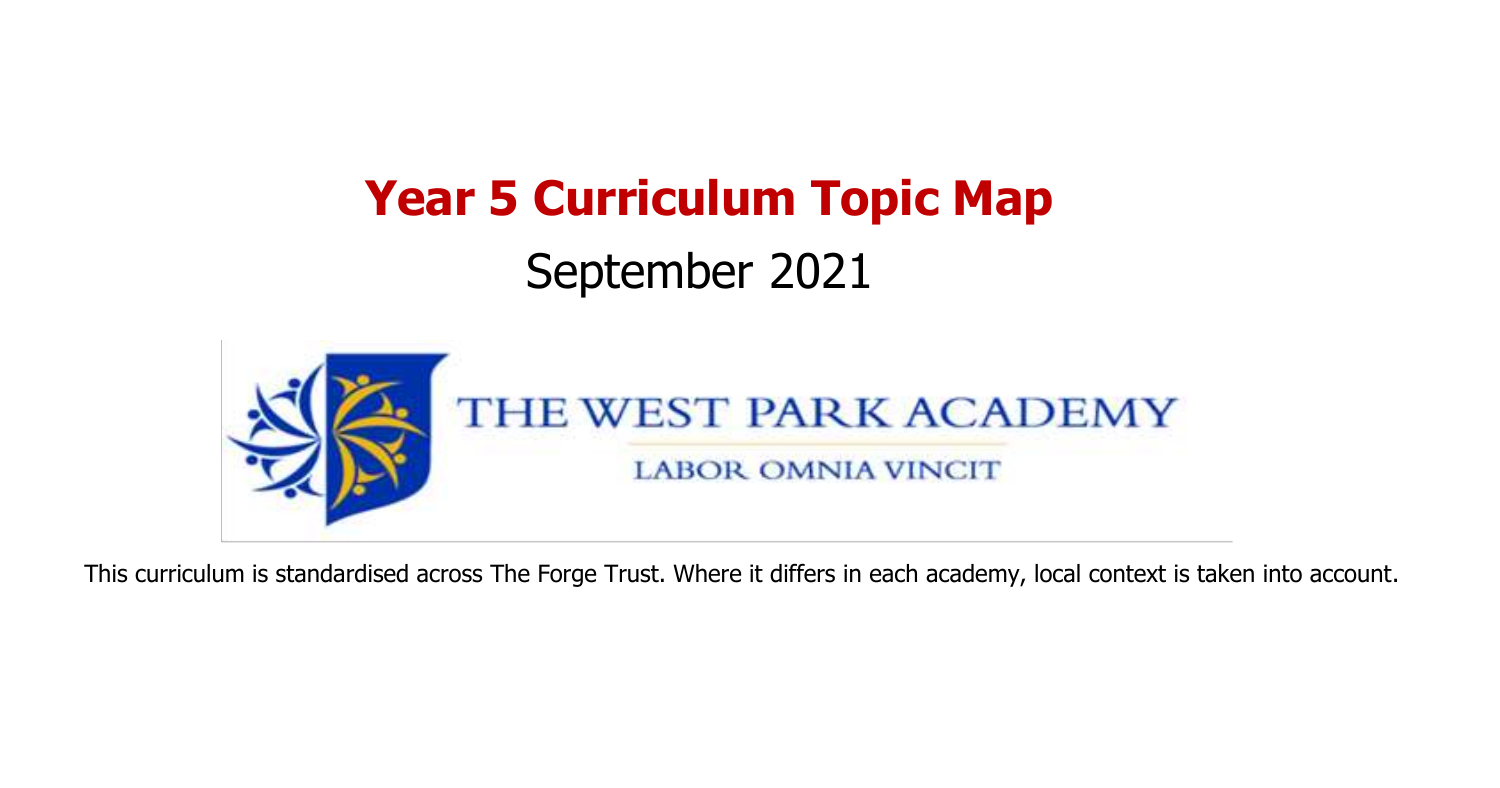

|                                                           |                                                                                                                                                                                                                                                                                                                                                                                                                                                                                                                                                                                                                                                                                                                                                                                                                                                                                                     |                                           |        | <b>Autumn 1</b>                                                                                                                                                   |        |                                                                                                                                                                                                                                                                                                                                          |        | <u>Autumn 2</u>               |                                                                                                                                                                                                                                                                                                                                                                                                                                                                                                                                                                                                                                                                                                                                |        |                                                                                                                                                                                                                                                                                                                                                  |        |        |        |  |  |  |  |
|-----------------------------------------------------------|-----------------------------------------------------------------------------------------------------------------------------------------------------------------------------------------------------------------------------------------------------------------------------------------------------------------------------------------------------------------------------------------------------------------------------------------------------------------------------------------------------------------------------------------------------------------------------------------------------------------------------------------------------------------------------------------------------------------------------------------------------------------------------------------------------------------------------------------------------------------------------------------------------|-------------------------------------------|--------|-------------------------------------------------------------------------------------------------------------------------------------------------------------------|--------|------------------------------------------------------------------------------------------------------------------------------------------------------------------------------------------------------------------------------------------------------------------------------------------------------------------------------------------|--------|-------------------------------|--------------------------------------------------------------------------------------------------------------------------------------------------------------------------------------------------------------------------------------------------------------------------------------------------------------------------------------------------------------------------------------------------------------------------------------------------------------------------------------------------------------------------------------------------------------------------------------------------------------------------------------------------------------------------------------------------------------------------------|--------|--------------------------------------------------------------------------------------------------------------------------------------------------------------------------------------------------------------------------------------------------------------------------------------------------------------------------------------------------|--------|--------|--------|--|--|--|--|
|                                                           | Week 1                                                                                                                                                                                                                                                                                                                                                                                                                                                                                                                                                                                                                                                                                                                                                                                                                                                                                              | Week 2                                    | Week 3 | Week 4                                                                                                                                                            | Week 5 | Week 6                                                                                                                                                                                                                                                                                                                                   | Week 7 | Week 1                        | Week 2                                                                                                                                                                                                                                                                                                                                                                                                                                                                                                                                                                                                                                                                                                                         | Week 3 | Week 4                                                                                                                                                                                                                                                                                                                                           | Week 5 | Week 6 | Week 7 |  |  |  |  |
| <b>Curriculum</b><br><b>Drivers/</b><br><b>Enrichment</b> | Visit to the Treak Cliff Cavern: Enrichment Opportunity regarding the 3 types of rock and the effects of historic<br>volcanic activity in contributing to the mineral wealth associated with the mine.<br><b>Cultural Diversity:</b> consider the variety of human geography associated with communities living in the shadow of a<br>volcanos today. Consider how incidents such as "Pompei" and modern day disasters lead people from diverse<br>backgrounds to work together to rescue inviduals and rebuild communities. Look at the work of the Hawaii Island<br>Volcano Recovery Fund and how donations from around the world support recovery efforts.<br>Aspiration: visiting speaker associated with the emergency rescue services (e.g. The Nottingham Mines Rescue Serice<br>or other suitable local link). Explore the nature of the role, the rewards and challenges and career route. |                                           |        |                                                                                                                                                                   |        |                                                                                                                                                                                                                                                                                                                                          |        |                               | <b>Visit from the Planetarium.</b><br><b>Cultural Diversity:</b> Consider the impact of the "Earth Rise" photo and how it reminded people of the fragility of the<br>earth and how we all share one planet regardless of nationality and all depend on each other. Explore the lives of<br>significant leaders associated with religions e.g. Martin Luther King or Gandi. Consider how different cultural traditions<br>have contributed to our understanding of the world and how we should treat each other.<br>Aspiration: Enrichment Opportunity Earth and Space. Investigate the "Hidden Histories" associated with Nasa e.g. the<br>contribution of Katherine Johnson to the Nasa project as an African American woman. |        |                                                                                                                                                                                                                                                                                                                                                  |        |        |        |  |  |  |  |
| <b>PE</b>                                                 | Real PE - Unit $1$ - Cognitive                                                                                                                                                                                                                                                                                                                                                                                                                                                                                                                                                                                                                                                                                                                                                                                                                                                                      | different game situations as they develop |        | which will increase chances of success and I can develop methods to outwit opponents.<br>upon. I can use my awareness of space and others to make good decisions. |        | I can review, analyse and evaluate my own and others' strengths and weaknesses and I can read and react to<br>I have a clear idea of how to develop my own and others' work. I can recognise and suggest patterns of play<br>I can understand ways (criteria) to judge performance and I can identify specific parts to continue to work |        | Real $PE$ – Unit 2 – Creative | they are different from or in contrast to others.<br>or tasks to make activities more fun or challenging.                                                                                                                                                                                                                                                                                                                                                                                                                                                                                                                                                                                                                      |        | I can effectively disguise what I am about to do next. I can use variety and creativity to engage an audience.<br>I can respond imaginatively to different situations, adapting and adjusting my skills, movements or tactics so<br>I can link actions and develop sequences of movements that express my own ideas. I can change tactics, rules |        |        |        |  |  |  |  |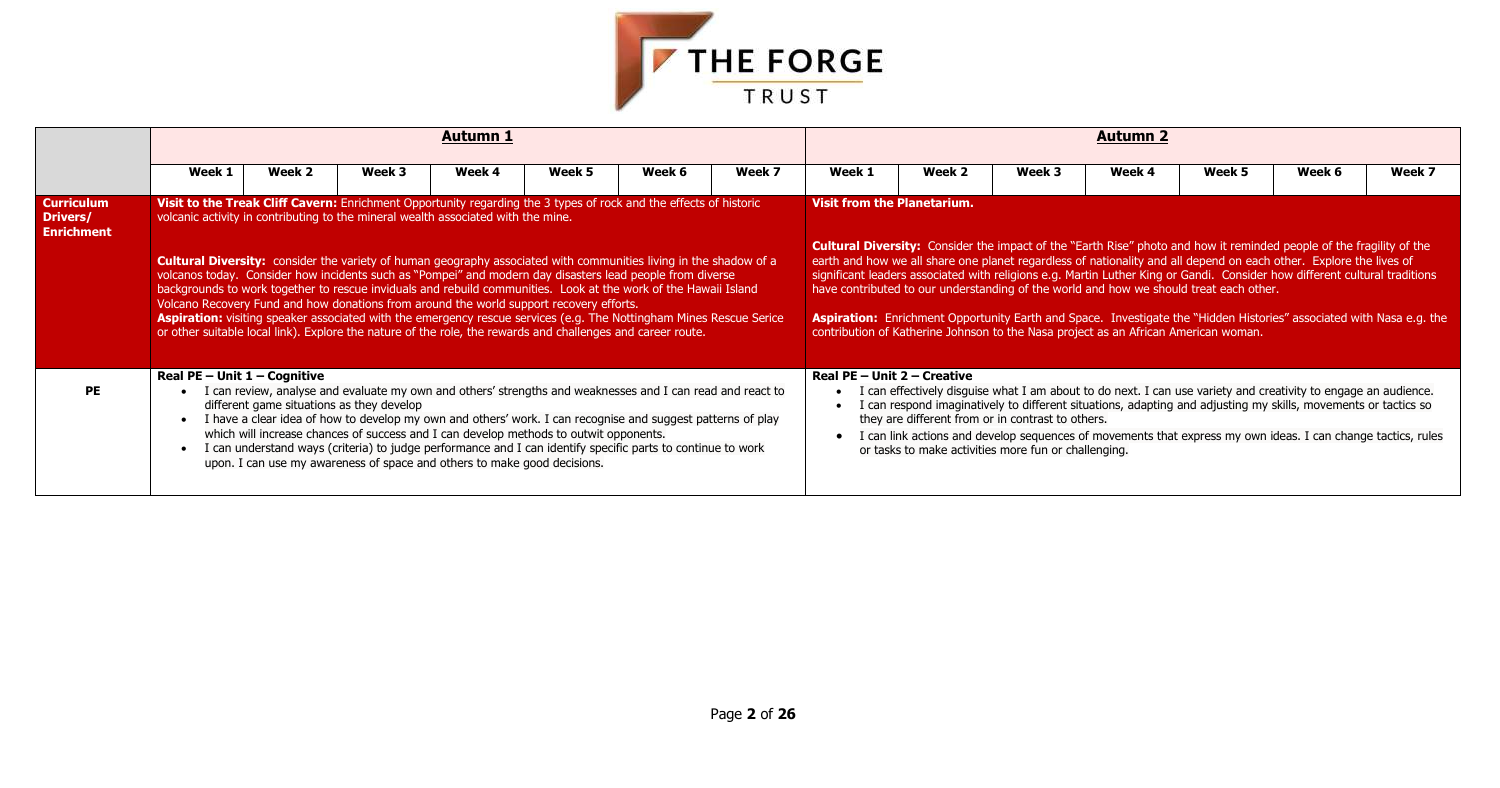

|                     |                                                                                      |                                                                                                                                                                                                                                                  |        | <b>Autumn 1</b>                                                                                                                                                                          |                                                                                                                                                                                                                                                                                                                                                                                                                                                                                                                                                                                                                                                                                                                                                                                                                                                                                                                                                                                                                                                                                                                                                                                                                                   |        |        | TDIICT<br><b>Autumn 2</b>                                                       |                   |                                                                                                                                                                                                                                                                                                                                    |        |        |                                                                                                                                                                                                                                                                                                                                                                                                                                                                                                                                                                                                                                                                                                                                                                                                                                                                                                                                                                                                                                                                                                                                                                                                                                                             |                |  |
|---------------------|--------------------------------------------------------------------------------------|--------------------------------------------------------------------------------------------------------------------------------------------------------------------------------------------------------------------------------------------------|--------|------------------------------------------------------------------------------------------------------------------------------------------------------------------------------------------|-----------------------------------------------------------------------------------------------------------------------------------------------------------------------------------------------------------------------------------------------------------------------------------------------------------------------------------------------------------------------------------------------------------------------------------------------------------------------------------------------------------------------------------------------------------------------------------------------------------------------------------------------------------------------------------------------------------------------------------------------------------------------------------------------------------------------------------------------------------------------------------------------------------------------------------------------------------------------------------------------------------------------------------------------------------------------------------------------------------------------------------------------------------------------------------------------------------------------------------|--------|--------|---------------------------------------------------------------------------------|-------------------|------------------------------------------------------------------------------------------------------------------------------------------------------------------------------------------------------------------------------------------------------------------------------------------------------------------------------------|--------|--------|-------------------------------------------------------------------------------------------------------------------------------------------------------------------------------------------------------------------------------------------------------------------------------------------------------------------------------------------------------------------------------------------------------------------------------------------------------------------------------------------------------------------------------------------------------------------------------------------------------------------------------------------------------------------------------------------------------------------------------------------------------------------------------------------------------------------------------------------------------------------------------------------------------------------------------------------------------------------------------------------------------------------------------------------------------------------------------------------------------------------------------------------------------------------------------------------------------------------------------------------------------------|----------------|--|
|                     |                                                                                      |                                                                                                                                                                                                                                                  |        |                                                                                                                                                                                          |                                                                                                                                                                                                                                                                                                                                                                                                                                                                                                                                                                                                                                                                                                                                                                                                                                                                                                                                                                                                                                                                                                                                                                                                                                   |        |        |                                                                                 |                   |                                                                                                                                                                                                                                                                                                                                    |        |        |                                                                                                                                                                                                                                                                                                                                                                                                                                                                                                                                                                                                                                                                                                                                                                                                                                                                                                                                                                                                                                                                                                                                                                                                                                                             |                |  |
|                     | Week                                                                                 | Week 2                                                                                                                                                                                                                                           | Week 3 | Week 4                                                                                                                                                                                   | Week 5                                                                                                                                                                                                                                                                                                                                                                                                                                                                                                                                                                                                                                                                                                                                                                                                                                                                                                                                                                                                                                                                                                                                                                                                                            | Week 6 | Week 7 | Week 1                                                                          | Week 2            | Week 3                                                                                                                                                                                                                                                                                                                             | Week 4 | Week 5 | Week 6                                                                                                                                                                                                                                                                                                                                                                                                                                                                                                                                                                                                                                                                                                                                                                                                                                                                                                                                                                                                                                                                                                                                                                                                                                                      | Week           |  |
|                     |                                                                                      |                                                                                                                                                                                                                                                  |        |                                                                                                                                                                                          |                                                                                                                                                                                                                                                                                                                                                                                                                                                                                                                                                                                                                                                                                                                                                                                                                                                                                                                                                                                                                                                                                                                                                                                                                                   |        |        |                                                                                 |                   |                                                                                                                                                                                                                                                                                                                                    |        |        |                                                                                                                                                                                                                                                                                                                                                                                                                                                                                                                                                                                                                                                                                                                                                                                                                                                                                                                                                                                                                                                                                                                                                                                                                                                             |                |  |
| 1<br><b>Science</b> | <b>Rocks and Caves</b><br>properties;<br>trapped within rock;<br>and organic matter. | Compare and group together different<br>kinds of rocks on the basis of their<br>appearance and simple physical<br>Describe in simple terms how fossils are<br>formed when things that have lived are<br>Recognise that soils are made from rocks |        | <b>Rocks and Caves</b><br><b>Working Scientifically</b><br>control variables.<br>enquiries to answer them;<br>$\bullet$<br>loggers;<br>$\bullet$<br>$\bullet$<br>support their findings. | (Suggested activities investigate water absorption by igneous,<br>sedimentary and metamorphic rock. Pupils to design<br>investigations considering how to measure/ collect results and<br>Asking relevant questions and using different types of scientific<br>Setting up simple practical enquiries, comparative and fair tests;<br>Making systematic and careful observations and, where<br>appropriate, taking accurate measurements using standard units,<br>using a range of equipment, including thermometers and data<br>Gathering, recording, classifying and presenting data in a variety<br>of ways to help in answering questions;<br>Recording findings using simple scientific language, drawings,<br>labelled diagrams, keys, bar charts, and tables;<br>Reporting on findings from enquiries, including oral and written<br>explanations, displays or presentations of results and conclusions;<br>Using results to draw simple conclusions, make predictions for new<br>values, suggest improvements and raise further questions;<br>Identifying differences, similarities or changes related to simple<br>scientific ideas and processes;<br>Using straightforward scientific evidence to answer questions or to |        |        | <b>Earth and Space</b><br>$\bullet$<br>$\bullet$<br>Earth;<br>$\bullet$<br>sky. | spherical bodies; | Describe the movement of the Earth, and other planets,<br>relative to the Sun in the solar system;<br>Describe the movement of the Moon relative to the<br>Describe the Sun, Earth and Moon as approximately<br>• Use the idea of the Earth's rotation to explain day and<br>night and the apparent movement of the sun across the |        |        | <b>Earth and Space</b><br><b>Working Scientifically</b><br>(Suggested activities: children to make and<br>record observations of the phases of the<br>moon; patterns of daylight length as the basis<br>for predictions; exploring links between<br>daylight length and average daytime<br>temperatures or tidal patterns and links to<br>Earth and Space.)<br>Asking relevant questions and using different<br>types of scientific enquiries to answer them;<br>Making systematic and careful observations<br>and, where appropriate, taking accurate<br>measurements using standard units, using a<br>range of equipment, including thermometers<br>and data loggers;<br>Gathering, recording, classifying and<br>presenting data in a variety of ways to help in<br>answering questions; Recording findings<br>using simple scientific language, drawings,<br>labelled diagrams, keys, bar charts, and<br>tables;<br>Reporting on findings from enquiries,<br>including oral and written explanations,<br>displays or presentations of results and<br>conclusions;<br>Using results to draw simple conclusions,<br>make predictions for new values, suggest<br>improvements and raise further questions;<br>Using straightforward scientific evidence to | $\overline{ }$ |  |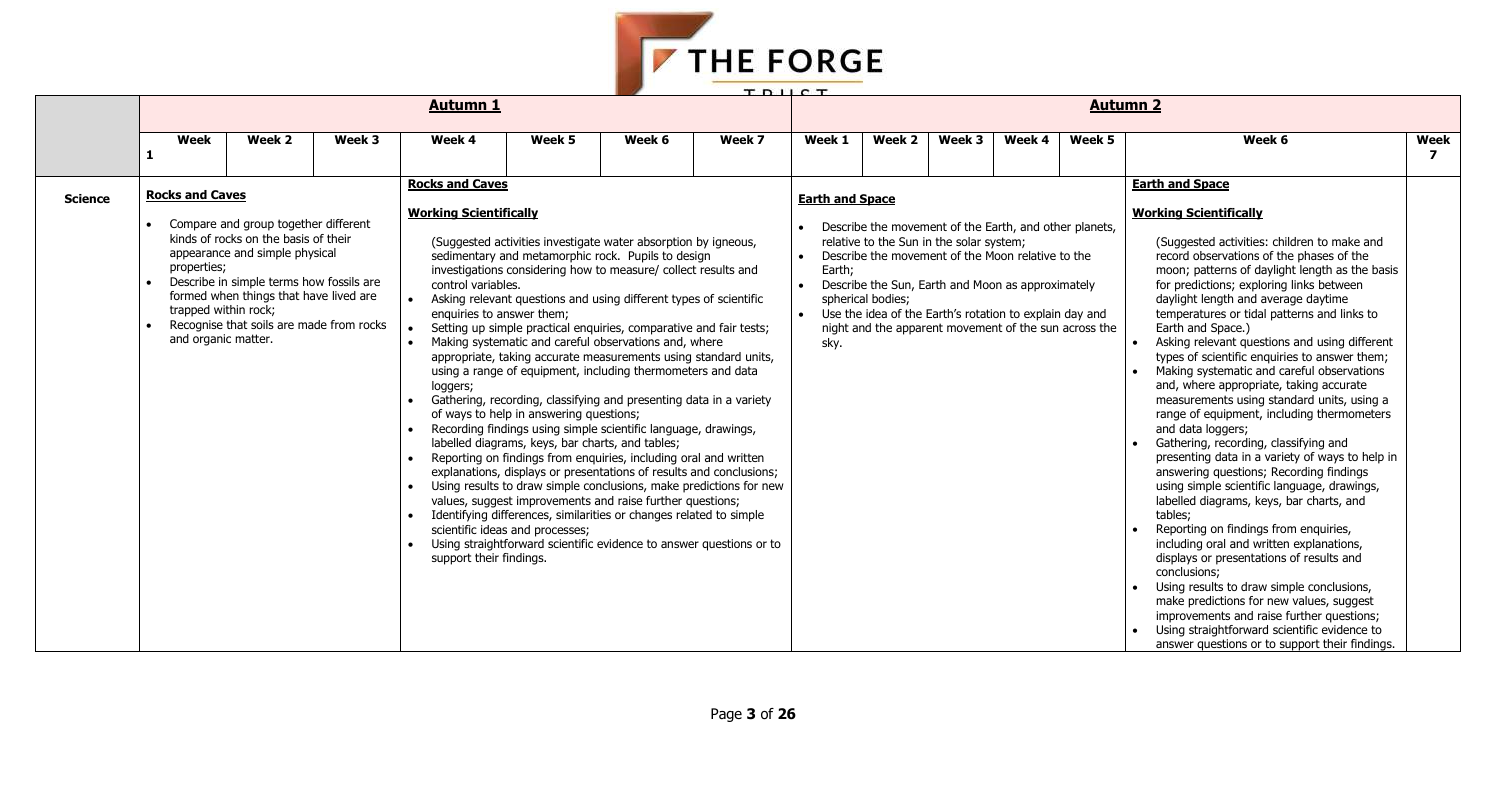| ш<br>-<br>٠<br>٠ |  |
|------------------|--|

#### **Portraits in the 20th Century (explore a range of portraits from the 20th century: Nelson Mandela portraits and the work of Matisse e.g. Woman in Hat, Andy Warhol Marylen Francis representations of Martin Luther King.**

- creative work, exploring their ideas and recording eriences
- proficient in drawing, painting, sculpture and other and design techniques
- and analyse creative works using the language of and design
- out great artists, craft makers and designers, and nd the historical and cultural development of their
- 
- $\overline{\mathbf{r}}$  sketch books to record their observations and to review and revisit ideas
- ve their mastery of art and design techniques, drawing, painting and sculpture with a range of  $[$  for example, pencil, charcoal, paint, clay]
- eat artists, architects and designers in history.



|                         |                                                                          |                                                                                                                                                                                                                                                                                                                                                                                                                                                                                                                                                                                                                                                                                     |        |                 |        |        | <b>TDIICT</b> |        |        |        |                                       |                                                                                                                        |                                                                                                                                                                                                                                                                                                                                                                                                                                                                                                                                                                                                                                                                                                                                                                                                                                                                        |        |  |  |
|-------------------------|--------------------------------------------------------------------------|-------------------------------------------------------------------------------------------------------------------------------------------------------------------------------------------------------------------------------------------------------------------------------------------------------------------------------------------------------------------------------------------------------------------------------------------------------------------------------------------------------------------------------------------------------------------------------------------------------------------------------------------------------------------------------------|--------|-----------------|--------|--------|---------------|--------|--------|--------|---------------------------------------|------------------------------------------------------------------------------------------------------------------------|------------------------------------------------------------------------------------------------------------------------------------------------------------------------------------------------------------------------------------------------------------------------------------------------------------------------------------------------------------------------------------------------------------------------------------------------------------------------------------------------------------------------------------------------------------------------------------------------------------------------------------------------------------------------------------------------------------------------------------------------------------------------------------------------------------------------------------------------------------------------|--------|--|--|
|                         |                                                                          |                                                                                                                                                                                                                                                                                                                                                                                                                                                                                                                                                                                                                                                                                     |        | <b>Autumn 1</b> |        |        |               |        |        |        |                                       |                                                                                                                        | <b>Autumn 2</b>                                                                                                                                                                                                                                                                                                                                                                                                                                                                                                                                                                                                                                                                                                                                                                                                                                                        |        |  |  |
|                         | Week 1                                                                   | Week 2                                                                                                                                                                                                                                                                                                                                                                                                                                                                                                                                                                                                                                                                              | Week 3 | Week 4          | Week 5 | Week 6 | Week 7        | Week 1 | Week 2 | Week 3 | Week 4                                | Week 5                                                                                                                 | Week 6                                                                                                                                                                                                                                                                                                                                                                                                                                                                                                                                                                                                                                                                                                                                                                                                                                                                 | Week 7 |  |  |
| <b>Art &amp; Design</b> | techniques;<br><b>Subject content:</b><br>revisit ideas<br>paint, clay]. | <b>Roman Pottery</b> (using the clay artefacts from Pompeii as a stimulus for clay work.<br>What did the pots and jugs look like? How would they have been decorated?)<br>Produce creative work, exploring their ideas and recording their experiences;<br>Become proficient in drawing, painting, sculpture and other art, craft and design<br>Evaluate and analyse creative works using the language of art, craft and design.<br>To create sketch books to record their observations and use them to review and<br>To improve their mastery of art and design techniques, including drawing,<br>painting and sculpture with a range of materials [for example, pencil, charcoal, |        |                 |        |        |               |        |        |        | art forms.<br><b>Subject content:</b> | their experiences<br>art, craft and design techniques<br>art, craft and design<br>use them to review and revisit ideas | Portraits in the 20 <sup>th</sup> Century (explore a range of portraits<br>from the 20 <sup>th</sup> century: Nelson Mandela portraits and t<br>work of Matisse e.g. Woman in Hat, Andy Warhol<br>Marylyn and representations of Martin Luther King.<br>Produce creative work, exploring their ideas and recordi<br>become proficient in drawing, painting, sculpture and ot<br>evaluate and analyse creative works using the language<br>Know about great artists, craft makers and designers, ar<br>understand the historical and cultural development of th<br>To create sketch books to record their observations and<br>To improve their mastery of art and design techniques,<br>including drawing, painting and sculpture with a range o<br>materials [for example, pencil, charcoal, paint, clay]<br>About great artists, architects and designers in history. |        |  |  |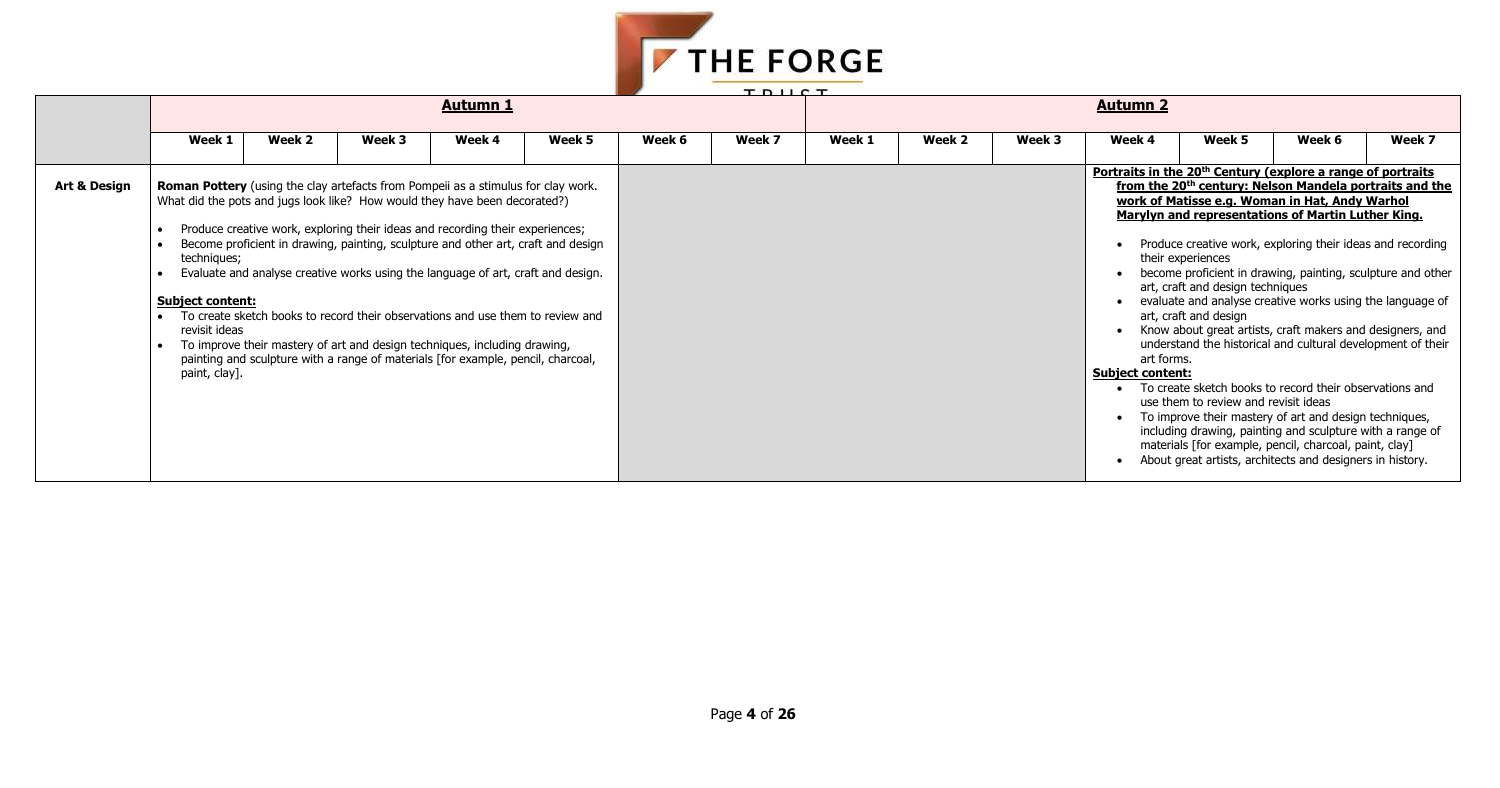| Week 5 | Week 6 | Week 7 |
|--------|--------|--------|
|        |        |        |
|        |        |        |
|        |        |        |
|        |        |        |
|        |        |        |
|        |        |        |
|        |        |        |
|        |        |        |
|        |        |        |
|        |        |        |
|        |        |        |
|        |        |        |
|        |        |        |
|        |        |        |



|           |        |        |        | <b>Autumn 1</b> |        |                                                                                                                  |                                                                                                                      |                                                                                                                                                                                                                                                                                                                                                                                                                                                                                                                                                                                                                                                                                                                                                                                                                                                                                        |        |        | <b>Autumn 2</b> |        |        |        |  |  |
|-----------|--------|--------|--------|-----------------|--------|------------------------------------------------------------------------------------------------------------------|----------------------------------------------------------------------------------------------------------------------|----------------------------------------------------------------------------------------------------------------------------------------------------------------------------------------------------------------------------------------------------------------------------------------------------------------------------------------------------------------------------------------------------------------------------------------------------------------------------------------------------------------------------------------------------------------------------------------------------------------------------------------------------------------------------------------------------------------------------------------------------------------------------------------------------------------------------------------------------------------------------------------|--------|--------|-----------------|--------|--------|--------|--|--|
|           | Week 1 | Week 2 | Week 3 | Week 4          | Week 5 | Week 6                                                                                                           | Week 7                                                                                                               | Week 1                                                                                                                                                                                                                                                                                                                                                                                                                                                                                                                                                                                                                                                                                                                                                                                                                                                                                 | Week 2 | Week 3 | Week 4          | Week 5 | Week 6 | Week 7 |  |  |
| <b>DT</b> |        |        |        |                 |        | <b>Design</b><br>individuals or groups;<br>$\bullet$<br><b>Make</b><br><b>Evaluate</b><br>$\bullet$<br>$\bullet$ | pieces and computer-aided design.<br>properties and aesthetic qualities<br>the views of others to improve their work | Design a Balloon Rocket to travel along a horizontal line quided by a straw.<br>• Use research and develop design criteria to inform the design of innovative,<br>functional, appealing products that are fit for purpose, aimed at particular<br>Generate, develop, model and communicate their ideas through discussion,<br>annotated sketches, cross-sectional and exploded diagrams, prototypes, pattern<br>• Select from and use a wider range of tools and equipment to perform practical<br>tasks [for example, cutting, shaping, joining and finishing], accurately<br>Select from and use a wider range of materials and components, including<br>construction materials, textiles and ingredients, according to their functional<br>Investigate and analyse a range of existing products<br>Evaluate their ideas and products against their own design criteria and consider |        |        |                 |        |        |        |  |  |
|           |        |        |        |                 |        | <b>Technical knowledge</b><br>complex structures.                                                                | helped shape the world                                                                                               | Understand how key events and individuals in design and technology have<br>• Apply their understanding of how to strengthen, stiffen and reinforce more                                                                                                                                                                                                                                                                                                                                                                                                                                                                                                                                                                                                                                                                                                                                |        |        |                 |        |        |        |  |  |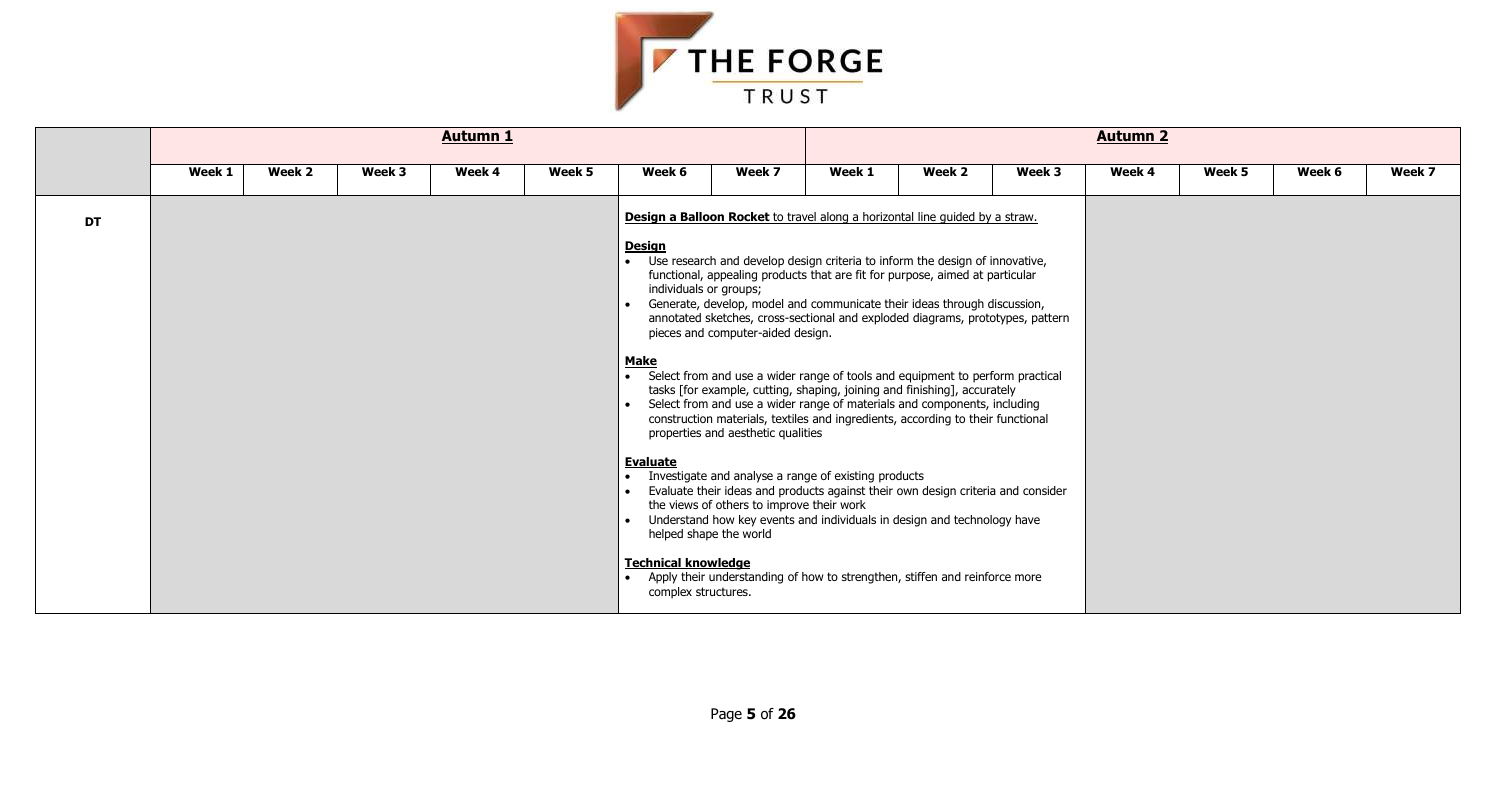| Week 5 | Week 6 | Week 7 |
|--------|--------|--------|
|        |        |        |
|        |        |        |
|        |        |        |
|        |        |        |
|        |        |        |
|        |        |        |
|        |        |        |
|        |        |        |
|        |        |        |
|        |        |        |
|        |        |        |
|        |        |        |
|        |        |        |
|        |        |        |
|        |        |        |
|        |        |        |
|        |        |        |



|                |                                                            |                                                                                                                                                                                                                                                                                                                                                                                                                                                                                                                                                                                                                                                                                                                                                                                                                                                                                                                                                                                                                                        |                 |                                                                                      |        |                                                                                                                                                                                                                                                                                                                                                                                                          | <b>TDUCT</b>                                                                                                                                                                            |        |        |        |                 |        |        |        |
|----------------|------------------------------------------------------------|----------------------------------------------------------------------------------------------------------------------------------------------------------------------------------------------------------------------------------------------------------------------------------------------------------------------------------------------------------------------------------------------------------------------------------------------------------------------------------------------------------------------------------------------------------------------------------------------------------------------------------------------------------------------------------------------------------------------------------------------------------------------------------------------------------------------------------------------------------------------------------------------------------------------------------------------------------------------------------------------------------------------------------------|-----------------|--------------------------------------------------------------------------------------|--------|----------------------------------------------------------------------------------------------------------------------------------------------------------------------------------------------------------------------------------------------------------------------------------------------------------------------------------------------------------------------------------------------------------|-----------------------------------------------------------------------------------------------------------------------------------------------------------------------------------------|--------|--------|--------|-----------------|--------|--------|--------|
|                |                                                            |                                                                                                                                                                                                                                                                                                                                                                                                                                                                                                                                                                                                                                                                                                                                                                                                                                                                                                                                                                                                                                        | <b>Autumn 1</b> |                                                                                      |        |                                                                                                                                                                                                                                                                                                                                                                                                          |                                                                                                                                                                                         |        |        |        | <b>Autumn 2</b> |        |        |        |
|                | Week 1                                                     | Week 2                                                                                                                                                                                                                                                                                                                                                                                                                                                                                                                                                                                                                                                                                                                                                                                                                                                                                                                                                                                                                                 | Week 3          | Week 4                                                                               | Week 5 | Week 6                                                                                                                                                                                                                                                                                                                                                                                                   | Week 7                                                                                                                                                                                  | Week 1 | Week 2 | Week 3 | Week 4          | Week 5 | Week 6 | Week 7 |
| <b>History</b> | <b>Escape from Pompeii</b>                                 |                                                                                                                                                                                                                                                                                                                                                                                                                                                                                                                                                                                                                                                                                                                                                                                                                                                                                                                                                                                                                                        |                 |                                                                                      |        |                                                                                                                                                                                                                                                                                                                                                                                                          |                                                                                                                                                                                         |        |        |        |                 |        |        |        |
|                | follies of mankind;<br>$\bullet$<br>analyses;<br>$\bullet$ | (Revisit elements of Roman Life from the earlier unit and investigate the events<br>at Pompeii in AD 79. Explore how we know about the volcano and discuss<br>sources, place in an historical context e.g. who was the emperor.<br>Know and understand significant aspects of the history of the wider world:<br>the nature of ancient civilisations; the expansion and dissolution of empires;<br>characteristic features of past non-European societies; achievements and<br>Understand historical concepts such as continuity and change, cause and<br>consequence, similarity, difference and significance, and use them to make<br>connections, draw contrasts, analyse trends, frame historically-valid questions<br>and create their own structured accounts, including written narratives and<br>Understand the methods of historical enquiry, including how evidence is used<br>rigorously to make historical claims, and discern how and why contrasting<br>arguments and interpretations of the past have been constructed. |                 |                                                                                      |        |                                                                                                                                                                                                                                                                                                                                                                                                          |                                                                                                                                                                                         |        |        |        |                 |        |        |        |
| Geography      |                                                            |                                                                                                                                                                                                                                                                                                                                                                                                                                                                                                                                                                                                                                                                                                                                                                                                                                                                                                                                                                                                                                        | <b>Volcanos</b> | earthquakes, and the water cycle;<br>and major cities;<br>(including day and night). |        | Physical geography, including: climate zones, biomes and<br>vegetation belts, rivers, mountains, volcanoes and<br>Locate the world's countries, using maps to focus on<br>Europe (including the location of Russia) and North and<br>South America, concentrating on their environmental<br>Tropics of Cancer and Capricorn, Arctic and Antarctic<br>Circle, the Prime/Greenwich Meridian and time zones | regions, key physical and human characteristics, countries,<br>Identify the position and significance of latitude, longitude,<br>Equator, Northern Hemisphere, Southern Hemisphere, the |        |        |        |                 |        |        |        |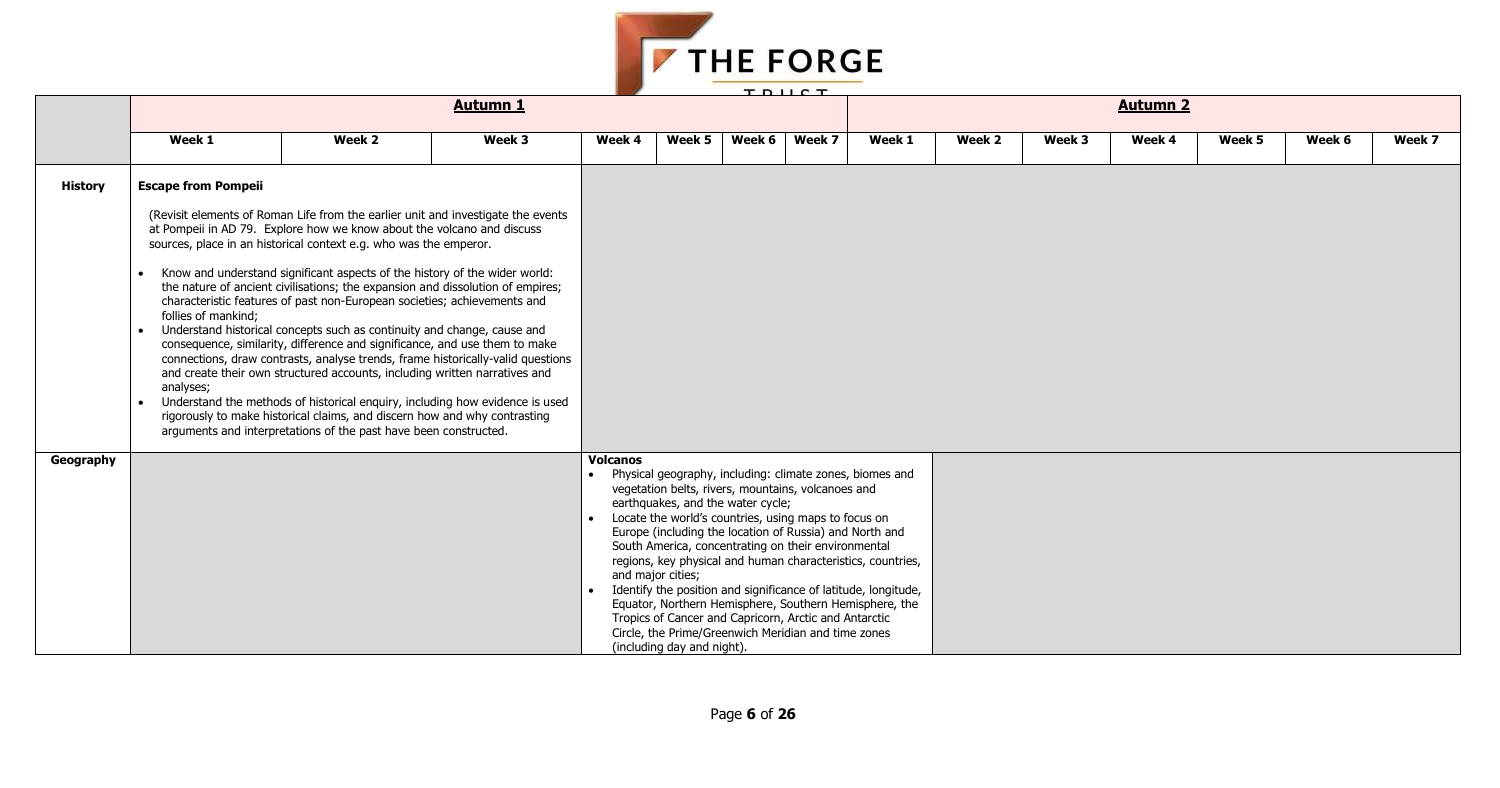| Week 6 | Week 7 |
|--------|--------|
|        |        |

and commitment in Christianity. They consider te Jesus' birth: what is the meaning of Christmas? s in the Christian gospels that tell the stories of en at Jesus' birth, exploring how they are rated in a range of Christmas festivities (A2); erstanding of religious practice such as th bread and wine in Christian worship and trying of Jesus about forgiveness and loving your e significance of being part of the Christian

own ideas about ethical questions: what is fair ople fight and cause pain? How do we know what arn to be more generous? They learn from practice and consider the challenges of trying to

nclude: the deeper meanings of the celebrations entecost and Eucharist; the ways Christians use e texts to guide them in facing life's challenges; the community in helping people to live a good life, ons on Christians' uses of ideas such as Trinity,



|           |      |        |        |                 |        |        |        | TDIICT          |        |                                                                                                                                                                                                     |                                                                                                                                                                                                                                                                                                                                                                                                                                                                                                                                                                                                                                                                                                         |                                                                                                               |                                                                                                                                                                                                                                                                                                                                                                                                                                                                                                                                                                                                                                                                                                                                                                                                                                                                                                                                                                                                                                                                                                                                                                                                                                                                               |        |  |  |  |
|-----------|------|--------|--------|-----------------|--------|--------|--------|-----------------|--------|-----------------------------------------------------------------------------------------------------------------------------------------------------------------------------------------------------|---------------------------------------------------------------------------------------------------------------------------------------------------------------------------------------------------------------------------------------------------------------------------------------------------------------------------------------------------------------------------------------------------------------------------------------------------------------------------------------------------------------------------------------------------------------------------------------------------------------------------------------------------------------------------------------------------------|---------------------------------------------------------------------------------------------------------------|-------------------------------------------------------------------------------------------------------------------------------------------------------------------------------------------------------------------------------------------------------------------------------------------------------------------------------------------------------------------------------------------------------------------------------------------------------------------------------------------------------------------------------------------------------------------------------------------------------------------------------------------------------------------------------------------------------------------------------------------------------------------------------------------------------------------------------------------------------------------------------------------------------------------------------------------------------------------------------------------------------------------------------------------------------------------------------------------------------------------------------------------------------------------------------------------------------------------------------------------------------------------------------|--------|--|--|--|
|           |      |        |        | <b>Autumn 1</b> |        |        |        | <b>Autumn 2</b> |        |                                                                                                                                                                                                     |                                                                                                                                                                                                                                                                                                                                                                                                                                                                                                                                                                                                                                                                                                         |                                                                                                               |                                                                                                                                                                                                                                                                                                                                                                                                                                                                                                                                                                                                                                                                                                                                                                                                                                                                                                                                                                                                                                                                                                                                                                                                                                                                               |        |  |  |  |
|           | Week | Week 2 | Week 3 | Week 4          | Week 5 | Week 6 | Week 7 | Week 1          | Week 2 | Week 3                                                                                                                                                                                              | Week 4                                                                                                                                                                                                                                                                                                                                                                                                                                                                                                                                                                                                                                                                                                  | Week 5                                                                                                        | Week 6                                                                                                                                                                                                                                                                                                                                                                                                                                                                                                                                                                                                                                                                                                                                                                                                                                                                                                                                                                                                                                                                                                                                                                                                                                                                        | Week 7 |  |  |  |
| <b>RE</b> |      |        |        |                 |        |        |        |                 |        | recent past.<br>(A2)<br>leaders can provide wisdom and<br>inspiration (C1)<br>examples, or those who serve the<br>example. Religious content could include<br>examples such as: Dr M L King, Mother | Inspirational Leaders today and in the<br>Describe and respond thoughtfully to<br>the lives of some inspirational spiritual<br>and leaders from the modern world (A2)<br>Understand how key leaders can be<br>sources of wisdom for religious believers<br>Explore the lives of key religious leaders<br>from contemporary life, describing the<br>challenges they have faced and the<br>commitments by which they lived (B2)<br>Apply ideas of their own by giving<br>reasons for their views about how<br>Note: these leaders might be world famous<br>community locally $\sim$ in Nottinghamshire for<br>Teresa, Gandhi, William Booth of Sneinton,<br>Dr Hany El Banna (founder of Islamic Relief), | <b>Religion and the individual:</b><br>religion (B1);<br>live a good life (C3)<br>forgiveness or inspiration. | Learn about devotion and commitment in Christianity. They cons<br>why Christians celebrate Jesus' birth: what is the meaning of Chr<br>They compare the texts in the Christian gospels that tell the stori<br>shepherds and wise men at Jesus' birth, exploring how they are<br>remembered and celebrated in a range of Christmas festivities (A<br>Use their detailed understanding of religious practice such as<br>remembering Jesus with bread and wine in Christian worship and<br>to follow the teaching of Jesus about forgiveness and loving your<br>enemies to describe the significance of being part of the Christian<br>Discuss and apply their own ideas about ethical questions: what<br>and unfair? Why do people fight and cause pain? How do we kno<br>is good? Can people learn to be more generous? They learn from<br>examples of Christian practice and consider the challenges of trying<br>Religious content will include: the deeper meanings of the celebr<br>of Christmas, Easter, Pentecost and Eucharist; the ways Christian<br>some examples of Bible texts to guide them in facing life's challer<br>the role of the Christian community in helping people to live a go<br>and the pupils' reflections on Christians' uses of ideas such as Tri |        |  |  |  |
|           |      |        |        |                 |        |        |        |                 |        | local examples.                                                                                                                                                                                     | Desmond Tutu, Pandurang Shastri Athavali,                                                                                                                                                                                                                                                                                                                                                                                                                                                                                                                                                                                                                                                               |                                                                                                               |                                                                                                                                                                                                                                                                                                                                                                                                                                                                                                                                                                                                                                                                                                                                                                                                                                                                                                                                                                                                                                                                                                                                                                                                                                                                               |        |  |  |  |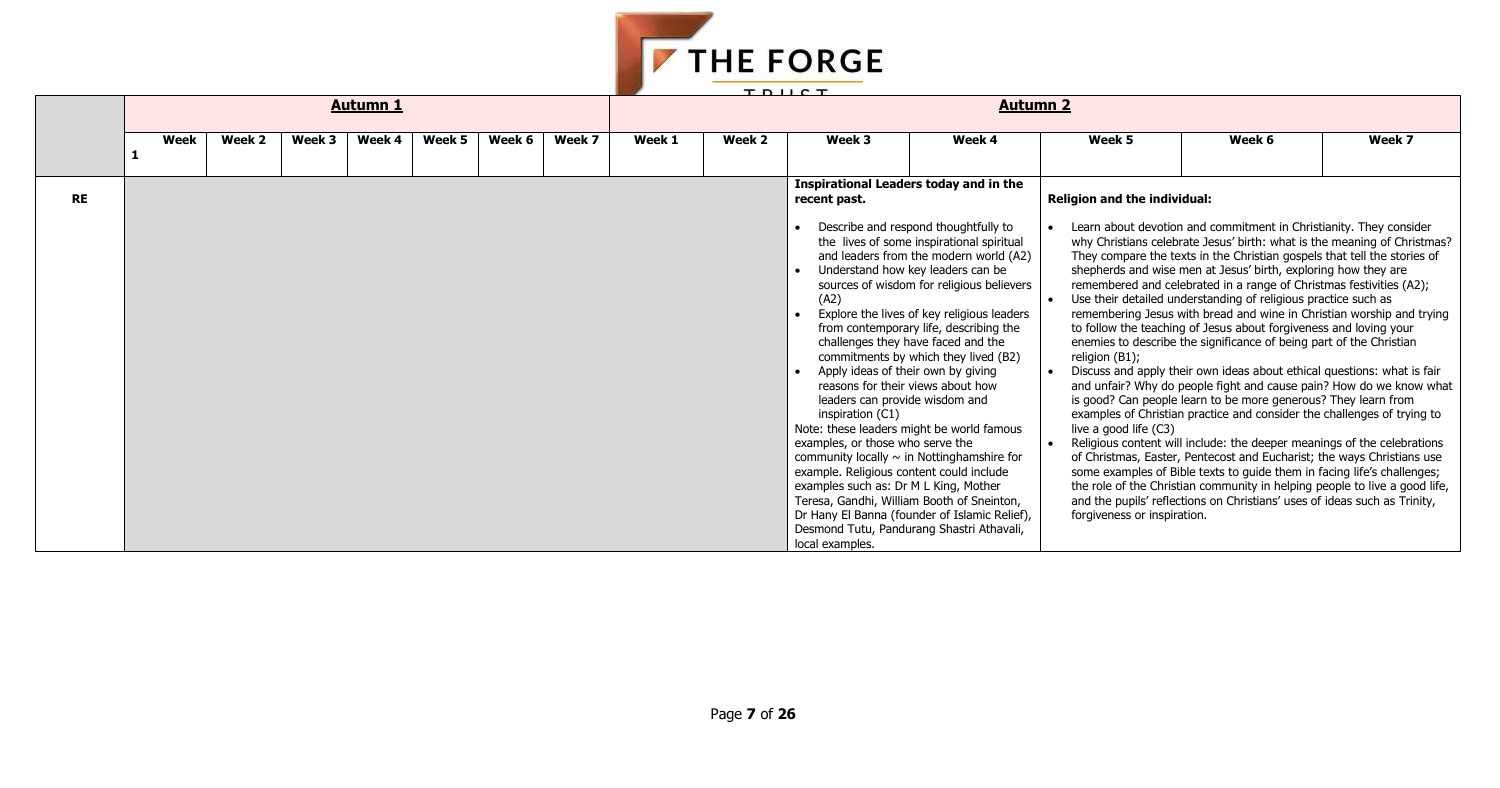| Week 5 | Week 6 | Week 7 |
|--------|--------|--------|
|        |        |        |
|        |        |        |
|        |        |        |
|        |        |        |
|        |        |        |
|        |        |        |
|        |        |        |
|        |        |        |
|        |        |        |
|        |        |        |
|        |        |        |
|        |        |        |
|        |        |        |
|        |        |        |
|        |        |        |
|        |        |        |



|                                |                                                                                     |                                                                                                                                                                                                                                                                                                                                                                                                                                                                                                                                                                                |        | <b>Autumn 1</b> |        |                                                                                                                                                                                                                                                                                                                                                                                                                                                                                                                                                                                          |                                                                                                                                                                                                                                                                                                                                                                                                                                | <b>Autumn 2</b> |                                                                                                     |                                                                                                                    |        |        |        |        |
|--------------------------------|-------------------------------------------------------------------------------------|--------------------------------------------------------------------------------------------------------------------------------------------------------------------------------------------------------------------------------------------------------------------------------------------------------------------------------------------------------------------------------------------------------------------------------------------------------------------------------------------------------------------------------------------------------------------------------|--------|-----------------|--------|------------------------------------------------------------------------------------------------------------------------------------------------------------------------------------------------------------------------------------------------------------------------------------------------------------------------------------------------------------------------------------------------------------------------------------------------------------------------------------------------------------------------------------------------------------------------------------------|--------------------------------------------------------------------------------------------------------------------------------------------------------------------------------------------------------------------------------------------------------------------------------------------------------------------------------------------------------------------------------------------------------------------------------|-----------------|-----------------------------------------------------------------------------------------------------|--------------------------------------------------------------------------------------------------------------------|--------|--------|--------|--------|
|                                | Week 1                                                                              | Week 2                                                                                                                                                                                                                                                                                                                                                                                                                                                                                                                                                                         | Week 3 | Week 4          | Week 5 | Week 6                                                                                                                                                                                                                                                                                                                                                                                                                                                                                                                                                                                   | Week 7                                                                                                                                                                                                                                                                                                                                                                                                                         | Week 1          | Week 2                                                                                              | Week 3                                                                                                             | Week 4 | Week 5 | Week 6 | Week 7 |
| <b>MFL</b><br><b>Computing</b> | <b>Hobbies</b><br>$\bullet$<br>responding;<br>$\bullet$<br>structures;<br>$\bullet$ | Listen attentively to spoken language and show understanding by joining in and<br>Explore the patterns and sounds of language through songs and rhymes and link<br>the spelling, sound and meaning of words;<br>Engage in conversations; ask and answer questions; express opinions and<br>respond to those of others; seek clarification and help;<br>Speak in sentences, using familiar vocabulary, phrases and basic language<br>Read carefully and show understanding of words, phrases and simple writing<br>appreciate stories, songs, poems and rhymes in the language. |        |                 |        | <b>Online Safety</b><br>Coding<br>Design, write and debug programs that<br>• Understand computer<br>$\bullet$<br>accomplish specific goals, including<br>networks including the<br>controlling or simulating physical systems;<br>internet; how they can<br>solve problems by decomposing them into<br>provide multiple services,<br>such as the world wide<br>smaller parts;<br>Use sequence, selection, and repetition in<br>web; and the opportunities<br>$\bullet$<br>programs; work with variables and various<br>they offer for<br>forms of input and output;<br>communication and |                                                                                                                                                                                                                                                                                                                                                                                                                                |                 |                                                                                                     |                                                                                                                    |        |        |        |        |
|                                |                                                                                     |                                                                                                                                                                                                                                                                                                                                                                                                                                                                                                                                                                                |        |                 |        | information.                                                                                                                                                                                                                                                                                                                                                                                                                                                                                                                                                                             | Use logical reasoning to explain how some<br>simple algorithms work and to detect and<br>correct errors in algorithms and programs;<br>Select, use and combine a variety of software<br>(including internet services) on a range of<br>digital devices to design and create a range<br>of programs, systems and content that<br>accomplish given goals, including collecting,<br>analysing, evaluating and presenting data and |                 | collaboration;<br>Use technology safely,<br>$\bullet$<br>respectfully and<br>responsibly; recognise | acceptable/unacceptable<br>behaviour; identify a range<br>of ways to report concerns<br>about content and contact. |        |        |        |        |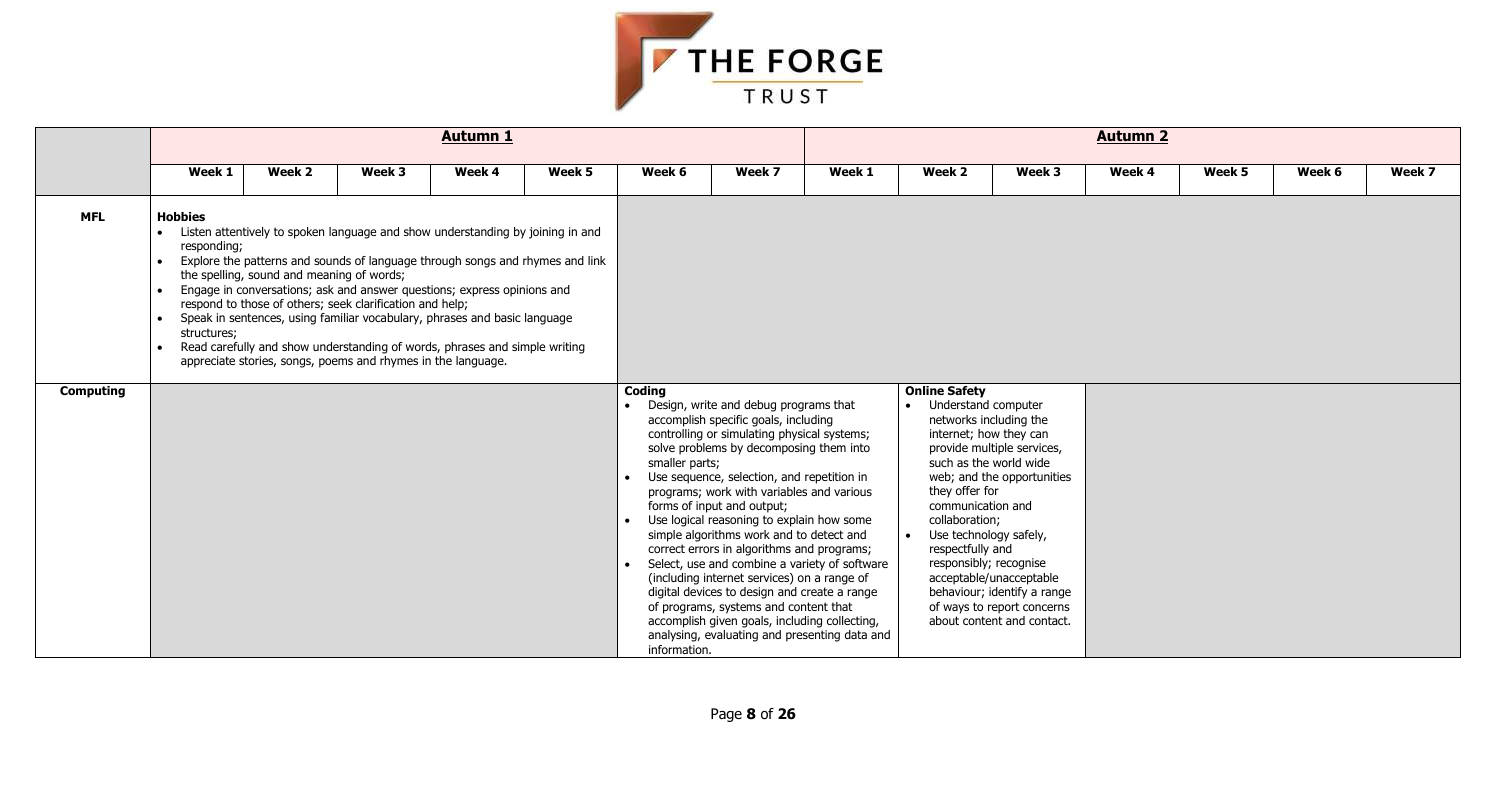

|              |        |        |        |                 |        |        | TDUCT  |        |        |        |                 |                         |                                                                                                                                                                                                                                                                                                                                                                                                                                                                                                                                                                                                                                                                  |        |
|--------------|--------|--------|--------|-----------------|--------|--------|--------|--------|--------|--------|-----------------|-------------------------|------------------------------------------------------------------------------------------------------------------------------------------------------------------------------------------------------------------------------------------------------------------------------------------------------------------------------------------------------------------------------------------------------------------------------------------------------------------------------------------------------------------------------------------------------------------------------------------------------------------------------------------------------------------|--------|
|              |        |        |        | <b>Autumn 1</b> |        |        |        |        |        |        | <b>Autumn 2</b> |                         |                                                                                                                                                                                                                                                                                                                                                                                                                                                                                                                                                                                                                                                                  |        |
|              | Week 1 | Week 2 | Week 3 | Week 4          | Week 5 | Week 6 | Week 7 | Week 1 | Week 2 | Week 3 | Week 4          | Week 5                  | Week 6                                                                                                                                                                                                                                                                                                                                                                                                                                                                                                                                                                                                                                                           | Week 7 |
| <b>Music</b> |        |        |        |                 |        |        |        |        |        |        |                 | <b>The Solar System</b> | Play and perform in solo and ensemble<br>contexts, using their voices and playing<br>musical instruments with increasing<br>accuracy, fluency, control and<br>expression;<br>Improvise and compose music for a<br>range of purposes using the inter-related<br>dimensions of music;<br>Listen with attention to detail and recall<br>sounds with increasing aural memory;<br>Use and understand staff and other<br>musical notations;<br>Appreciate and understand a wide range<br>of high-quality live and recorded music<br>drawn from different traditions and from<br>great composers and musicians;<br>Develop an understanding of the history<br>of music. |        |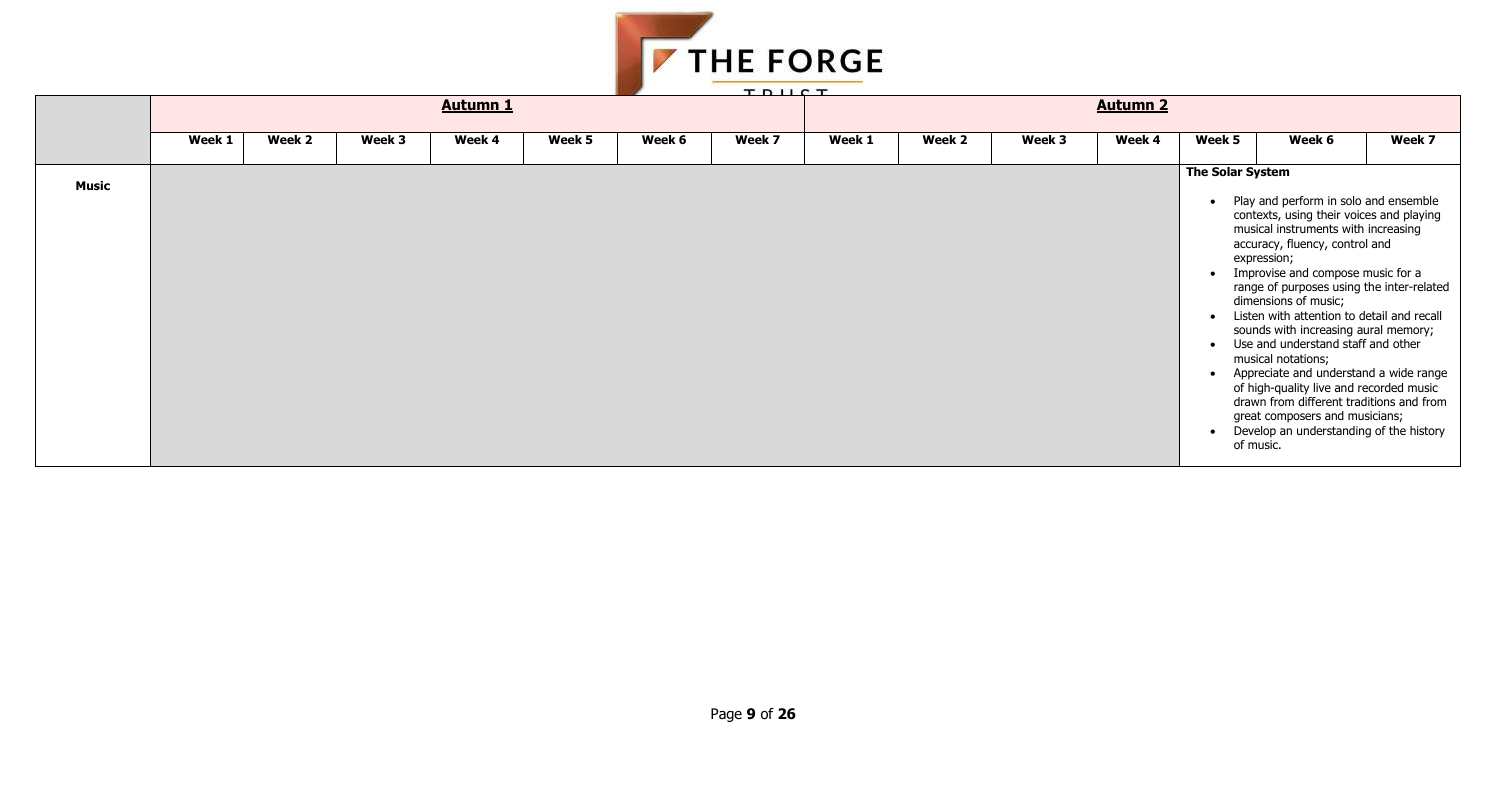

|                                                    |                                             |                               |                                                                                                                                                                                                                                                                                                                                                                                                                                                                                                                                                                                                                                                                                                                                         | <b>Spring 1</b> |        |        |                                                                                          |                                                                                                                                     |                                                                                          | <b>Spring 2</b> |                                                                                                                                                                                                                                                                                                                                                                  |        |
|----------------------------------------------------|---------------------------------------------|-------------------------------|-----------------------------------------------------------------------------------------------------------------------------------------------------------------------------------------------------------------------------------------------------------------------------------------------------------------------------------------------------------------------------------------------------------------------------------------------------------------------------------------------------------------------------------------------------------------------------------------------------------------------------------------------------------------------------------------------------------------------------------------|-----------------|--------|--------|------------------------------------------------------------------------------------------|-------------------------------------------------------------------------------------------------------------------------------------|------------------------------------------------------------------------------------------|-----------------|------------------------------------------------------------------------------------------------------------------------------------------------------------------------------------------------------------------------------------------------------------------------------------------------------------------------------------------------------------------|--------|
|                                                    | Week 1                                      | Week 2                        | Week 3                                                                                                                                                                                                                                                                                                                                                                                                                                                                                                                                                                                                                                                                                                                                  | Week 4          | Week 5 | Week 6 | Week 1                                                                                   | Week 2                                                                                                                              | Week 3                                                                                   | Week 4          | Week 5                                                                                                                                                                                                                                                                                                                                                           | Week 6 |
| <b>Curriculum</b><br>Drivers/<br><b>Enrichment</b> | <b>Visit to the Jorvic Centre</b>           |                               | <b>Cultural Diversity:</b> discuss the diversity of Britain's past. Consider the heritage of Celtic, Saxon and Danish placenames<br>and surnames and consider investigating the surnames in the class. Investigate words that we use today that originated<br>in Scandinavia. Discuss how Danish and English people learned to live side by side and get along in Jorvic.<br>Aspiration: Consider the work of the long ship craftsmen designing and building boats to withstand storms in the<br>Northsea. Share the process of apprenticeship and becoming a skilled craftsmen. Link this to their own projects in DT<br>and the dispositions needed to succeed e.g. work ethic and positivity, and the ability to learn from failure. |                 |        |        | <b>Cultural Diversity:</b><br><b>Aspiration:</b><br>from young musician at the age of 7? | <b>Visitor from the Hindu or Islamic tradition:</b>                                                                                 | differences and how these questions and time to reflect are key to the human experience. |                 | Discuss key questions about belief and explore the children's own responses to these questions. Explore similarities and<br>Enrichment Opportunity: link to Music. Explore the life of Brahms. What did it take for him to succeed as a composer                                                                                                                 |        |
| <b>PE</b>                                          | Real PE - Unit 3 - Social<br>appropriately. | a small group through a task. | I can involve others and motivate those around me to perform better.<br>I can give and receive sensitive feedback to improve myself and others. I can negotiate and collaborate<br>I cooperate well with others and give helpful feedback. I help organise roles and responsibilities and I can guide                                                                                                                                                                                                                                                                                                                                                                                                                                   |                 |        |        |                                                                                          | Real PE $-$ Unit 4 $-$ Applying Physical<br>accurately in practice situations.<br>flow in running, jumping and throwing activities. | skills consistently and effectively in challenging or competitive situations.            |                 | I can effectively transfer skills and movements across a range of activities and sports. I can perform a variety of<br>I can use combinations of skills confidently in sport specific contexts. I can perform a range of skills fluently and<br>I can perform a variety of movements and skills with good body tension. I can link actions together so that they |        |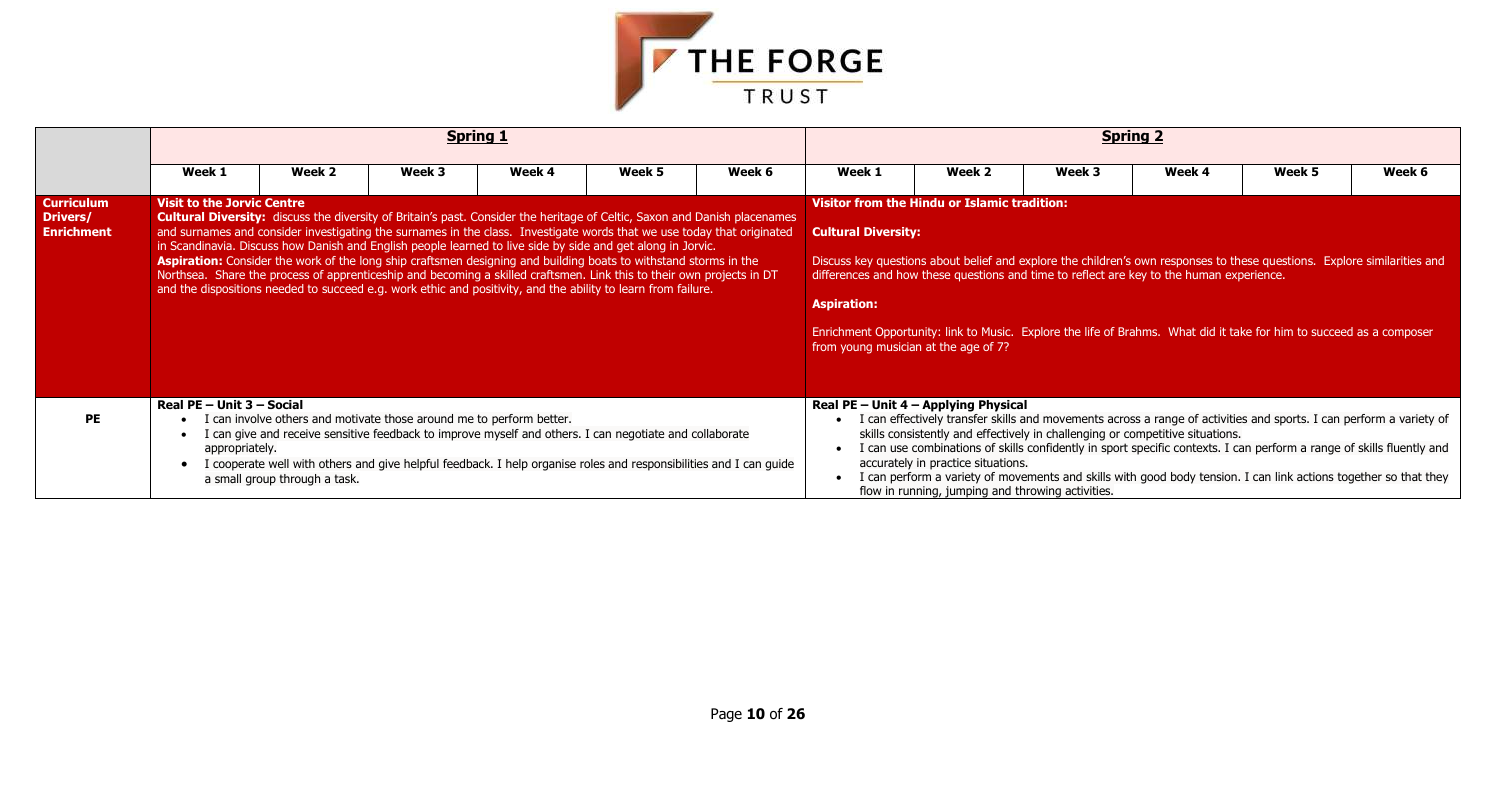

|                |                                                                  |                                                                                                                                                                                                                                                                                                                                                                                                                                                                                                                                                                                                                                                                                                                                                                                                                                                   |        | <b>Spring 1</b> |                                                                                                  |                                                                                |                                                                                                                                                                                                                                                                                                                                                                                                                                                                                                                                                                                                                                                                                                                                                                                                                                                                                                        |        |                                                                                                                                                   | <b>Spring 2</b> |                                                                                                                                                                                                                                                                                                                                                                                                                                                                                                                          |        |
|----------------|------------------------------------------------------------------|---------------------------------------------------------------------------------------------------------------------------------------------------------------------------------------------------------------------------------------------------------------------------------------------------------------------------------------------------------------------------------------------------------------------------------------------------------------------------------------------------------------------------------------------------------------------------------------------------------------------------------------------------------------------------------------------------------------------------------------------------------------------------------------------------------------------------------------------------|--------|-----------------|--------------------------------------------------------------------------------------------------|--------------------------------------------------------------------------------|--------------------------------------------------------------------------------------------------------------------------------------------------------------------------------------------------------------------------------------------------------------------------------------------------------------------------------------------------------------------------------------------------------------------------------------------------------------------------------------------------------------------------------------------------------------------------------------------------------------------------------------------------------------------------------------------------------------------------------------------------------------------------------------------------------------------------------------------------------------------------------------------------------|--------|---------------------------------------------------------------------------------------------------------------------------------------------------|-----------------|--------------------------------------------------------------------------------------------------------------------------------------------------------------------------------------------------------------------------------------------------------------------------------------------------------------------------------------------------------------------------------------------------------------------------------------------------------------------------------------------------------------------------|--------|
|                | Week 1                                                           | Week 2                                                                                                                                                                                                                                                                                                                                                                                                                                                                                                                                                                                                                                                                                                                                                                                                                                            | Week 3 | Week 4          | Week 5                                                                                           | Week 6                                                                         | Week 1                                                                                                                                                                                                                                                                                                                                                                                                                                                                                                                                                                                                                                                                                                                                                                                                                                                                                                 | Week 2 | Week 3                                                                                                                                            | Week 4          | Week 5                                                                                                                                                                                                                                                                                                                                                                                                                                                                                                                   | Week 6 |
| <b>Science</b> | magnets;<br>a substance from a solution;<br>bicarbonate of soda. | <b>Properties and Changes of Materials</b><br>Compare and group together everyday materials on the basis of their properties, including their<br>hardness, solubility, transparency, conductivity (electrical and thermal), and response to<br>Know that some materials will dissolve in liquid to form a solution, and describe how to recover<br>Use knowledge of solids, liquids and gases to decide how mixtures might be separated,<br>including through filtering, sieving and evaporating;<br>Give reasons, based on evidence from comparative and fair tests, for the particular uses of<br>everyday materials, including metals, wood and plastic;<br>Demonstrate that dissolving, mixing and changes of state are reversible changes;<br>is not usually reversible, including changes associated with burning and the action of acid on |        |                 | Explain that some changes result in the formation of new materials, and that this kind of change | <b>Working Scientifically</b><br>comparative and fair tests;<br>presentations; | <b>Properties and Changes of Materials</b><br>Planning different types of scientific enquiries to<br>answer questions, including recognising and<br>controlling variables where necessary;<br>Taking measurements, using a range of scientific<br>equipment, with increasing accuracy and precision,<br>taking repeat readings when appropriate;<br>Recording data and results of increasing complexity<br>using scientific diagrams and labels, classification keys,<br>tables, scatter graphs, bar and line graphs;<br>Using test results to make predictions to set up further<br>Reporting and presenting findings from enquiries,<br>including conclusions, causal relationships and<br>explanations of and degree of trust in results, in oral<br>and written forms such as displays and other<br>Identifying scientific evidence that has been used to<br>support or refute ideas or arguments. |        | <b>Life Cycles</b><br>Living things and their habitats<br>dangers to living things.<br>Animals including humans<br>humans:<br>predators and prey. |                 | Recognise that living things can be grouped in a variety of ways;<br>Explore and use classification keys to help group, identify and name a<br>variety of living things in their local and wider environment;<br>Recognise that environments can change and that this can sometimes<br>Describe the simple functions of the basic parts of the digestive system<br>Identify the different types of teeth in humans and their simple function<br>Construct and interpret a variety of food chains, identifying producers, |        |

|                                                                                                             | Spring 2                                                                                                                                                                                                                                                                                 |        |        |
|-------------------------------------------------------------------------------------------------------------|------------------------------------------------------------------------------------------------------------------------------------------------------------------------------------------------------------------------------------------------------------------------------------------|--------|--------|
| Week 3                                                                                                      | Week 4                                                                                                                                                                                                                                                                                   | Week 5 | Week 6 |
| <u> Life Cycles</u>                                                                                         |                                                                                                                                                                                                                                                                                          |        |        |
| <u>Living things and their habitats</u><br>$\bullet$<br>$\bullet$<br>$\bullet$<br>dangers to living things. | Recognise that living things can be grouped in a variety of ways;<br>Explore and use classification keys to help group, identify and name a<br>variety of living things in their local and wider environment;<br>Recognise that environments can change and that this can sometimes pose |        |        |
| Animals including humans<br>$\bullet$<br>humans:<br>$\bullet$<br>predators and prey.                        | Describe the simple functions of the basic parts of the digestive system in<br>Identify the different types of teeth in humans and their simple functions;<br>Construct and interpret a variety of food chains, identifying producers,                                                   |        |        |
|                                                                                                             |                                                                                                                                                                                                                                                                                          |        |        |
|                                                                                                             |                                                                                                                                                                                                                                                                                          |        |        |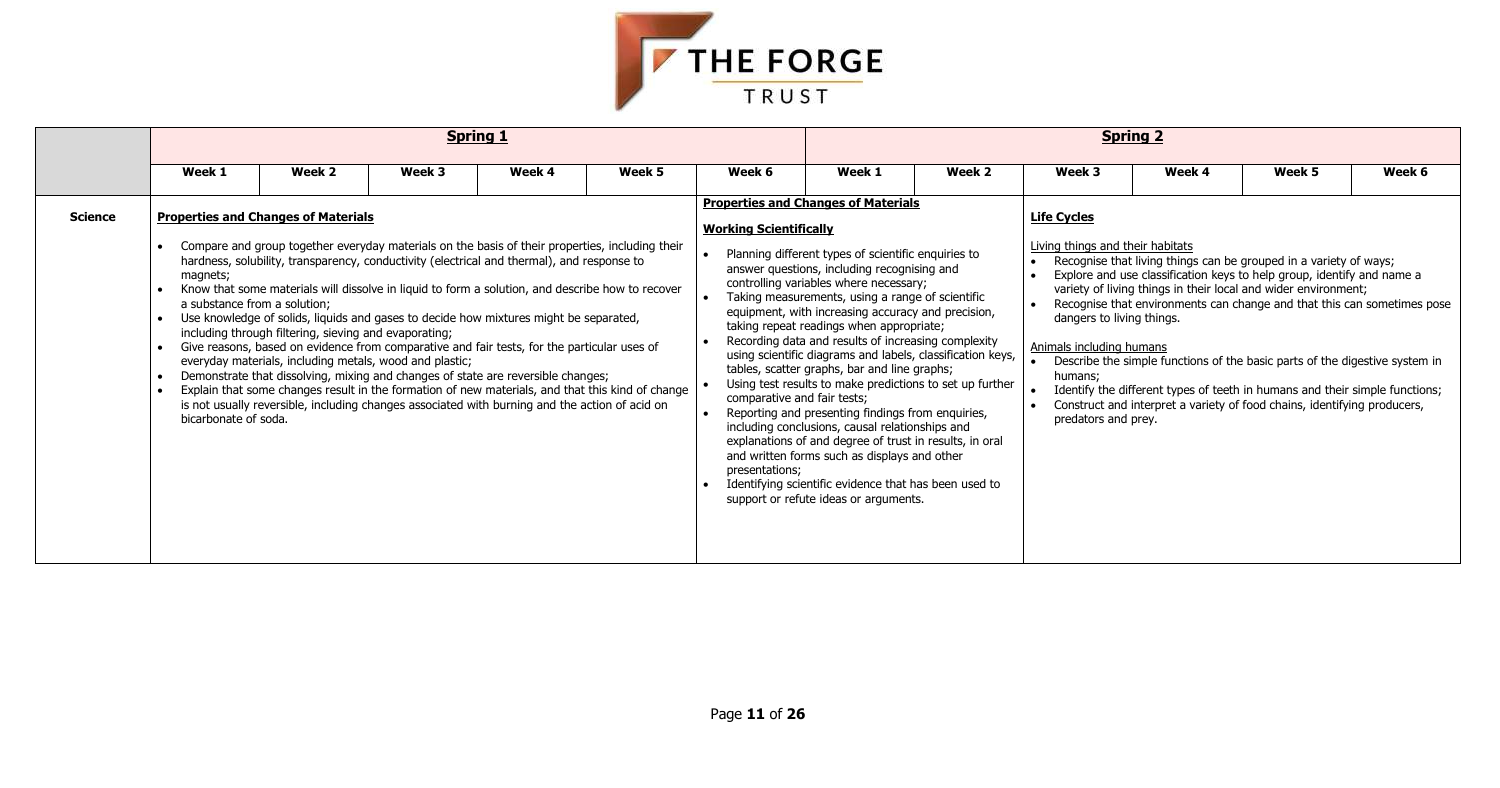

|     |        |        |        | <b>Spring 1</b> |        |        |                                                      |                                                                                                                                                                                                                                                                                                                                                                                                                                                                                                                                                                                                                                                                                                                                                                                                                                                                                                                                                                                                                                                                                                 |        | <b>Spring 2</b> |        |        |
|-----|--------|--------|--------|-----------------|--------|--------|------------------------------------------------------|-------------------------------------------------------------------------------------------------------------------------------------------------------------------------------------------------------------------------------------------------------------------------------------------------------------------------------------------------------------------------------------------------------------------------------------------------------------------------------------------------------------------------------------------------------------------------------------------------------------------------------------------------------------------------------------------------------------------------------------------------------------------------------------------------------------------------------------------------------------------------------------------------------------------------------------------------------------------------------------------------------------------------------------------------------------------------------------------------|--------|-----------------|--------|--------|
|     | Week 1 | Week 2 | Week 3 | Week 4          | Week 5 | Week 6 | Week 1                                               | Week 2                                                                                                                                                                                                                                                                                                                                                                                                                                                                                                                                                                                                                                                                                                                                                                                                                                                                                                                                                                                                                                                                                          | Week 3 | Week 4          | Week 5 | Week 6 |
| Art |        |        |        |                 |        |        | Aims:<br>their art forms.<br><b>Subject content:</b> | The Northern Lights (consider how artists have represented the night sky (Van Gogh, Starry Night, and<br>look at representations of the Northern Lights. Progress to using stencils to provide silhouettes of<br>landscapes to be offset by the Northern Lights http://www.thatartistwoman.org/2015/01/northern-<br>lights.html . Link to work on Scandinavia.<br>produce creative work, exploring their ideas and recording their experiences<br>become proficient in drawing, painting, sculpture and other art, craft and design techniques<br>evaluate and analyse creative works using the language of art, craft and design<br>know about great artists, craft makers and designers, and understand the historical and cultural development of<br>to create sketch books to record their observations and use them to review and revisit ideas<br>to improve their mastery of art and design techniques, including drawing, painting and sculpture with a range of<br>materials [for example, pencil, charcoal, paint, clay]<br>about great artists, architects and designers in history. |        |                 |        |        |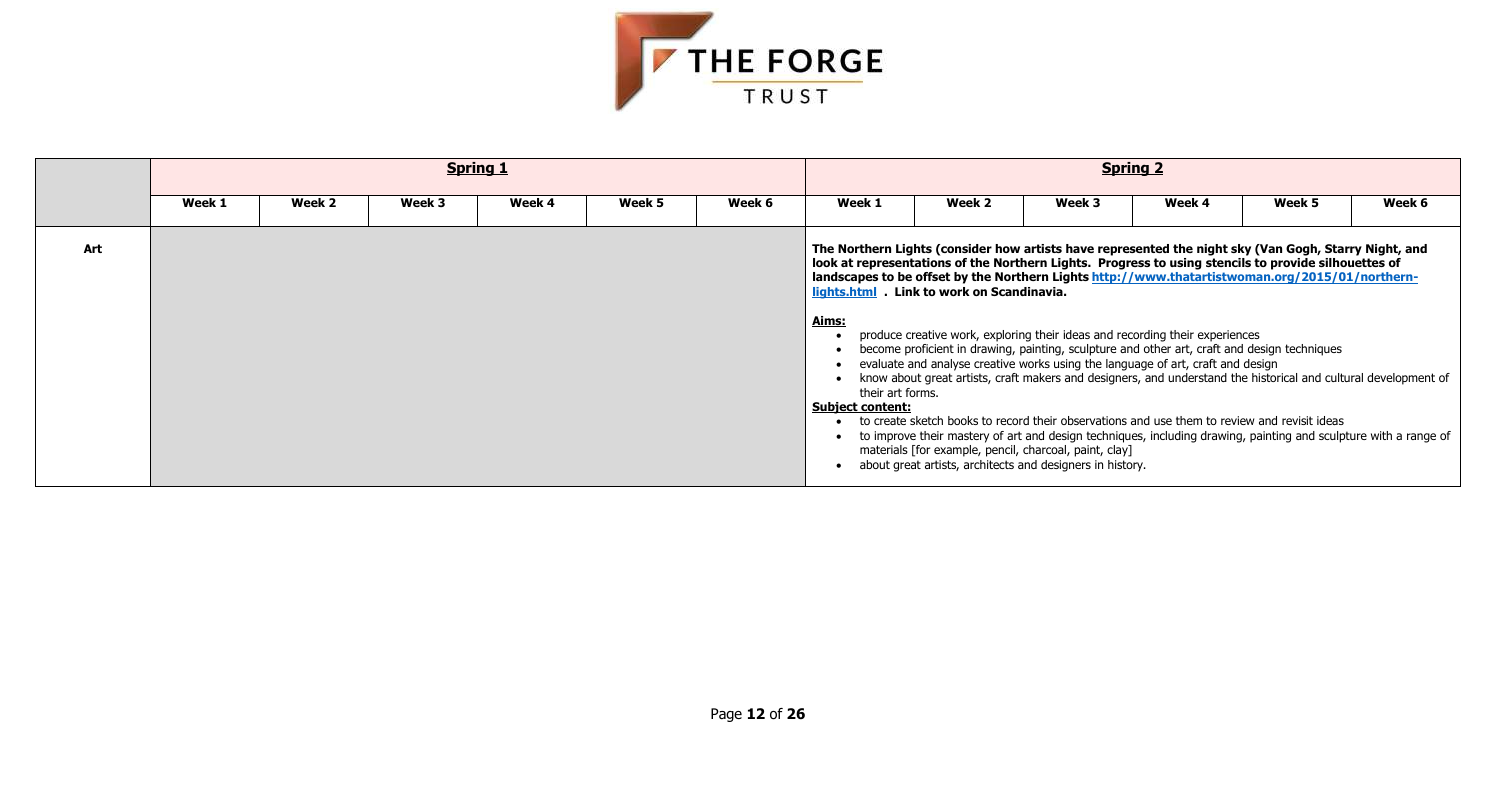

|           |                                                                                                                                                                                                                                                                                                |                                             |                                                                                                                                                                                                                                                                                                                                                                                                                                                                                                                                                                                                                                                                                                                                                                                                                                                                                                                                                                                                                                                                                 | <b>Spring 1</b> |        |        |        |        |        | <b>Spring 2</b> |        |        |
|-----------|------------------------------------------------------------------------------------------------------------------------------------------------------------------------------------------------------------------------------------------------------------------------------------------------|---------------------------------------------|---------------------------------------------------------------------------------------------------------------------------------------------------------------------------------------------------------------------------------------------------------------------------------------------------------------------------------------------------------------------------------------------------------------------------------------------------------------------------------------------------------------------------------------------------------------------------------------------------------------------------------------------------------------------------------------------------------------------------------------------------------------------------------------------------------------------------------------------------------------------------------------------------------------------------------------------------------------------------------------------------------------------------------------------------------------------------------|-----------------|--------|--------|--------|--------|--------|-----------------|--------|--------|
|           | Week 1                                                                                                                                                                                                                                                                                         | Week 2                                      | Week 3                                                                                                                                                                                                                                                                                                                                                                                                                                                                                                                                                                                                                                                                                                                                                                                                                                                                                                                                                                                                                                                                          | Week 4          | Week 5 | Week 6 | Week 1 | Week 2 | Week 3 | Week 4          | Week 5 | Week 6 |
| <b>DT</b> | Design a Viking Long-ship using resistant materials (design constrains: Longship must be capable of being<br>propelled by sail and float with stability on a safe water course in the locality)<br><u>Design</u><br><b>Make</b><br><b>Evaluate</b><br>their work<br><b>Technical knowledge</b> | shaping, joining and finishing], accurately | use research and develop design criteria to inform the design of innovative, functional, appealing products that<br>are fit for purpose, aimed at particular individuals or groups<br>generate, develop, model and communicate their ideas through discussion, annotated sketches, cross-sectional<br>and exploded diagrams, prototypes, pattern pieces and computer-aided design<br>select from and use a wider range of tools and equipment to perform practical tasks [for example, cutting,<br>select from and use a wider range of materials and components, including construction materials, textiles and<br>ingredients, according to their functional properties and aesthetic qualities<br>investigate and analyse a range of existing products<br>evaluate their ideas and products against their own design criteria and consider the views of others to improve<br>understand how key events and individuals in design and technology have helped shape the world<br>apply their understanding of how to strengthen, stiffen and reinforce more complex structures |                 |        |        |        |        |        |                 |        |        |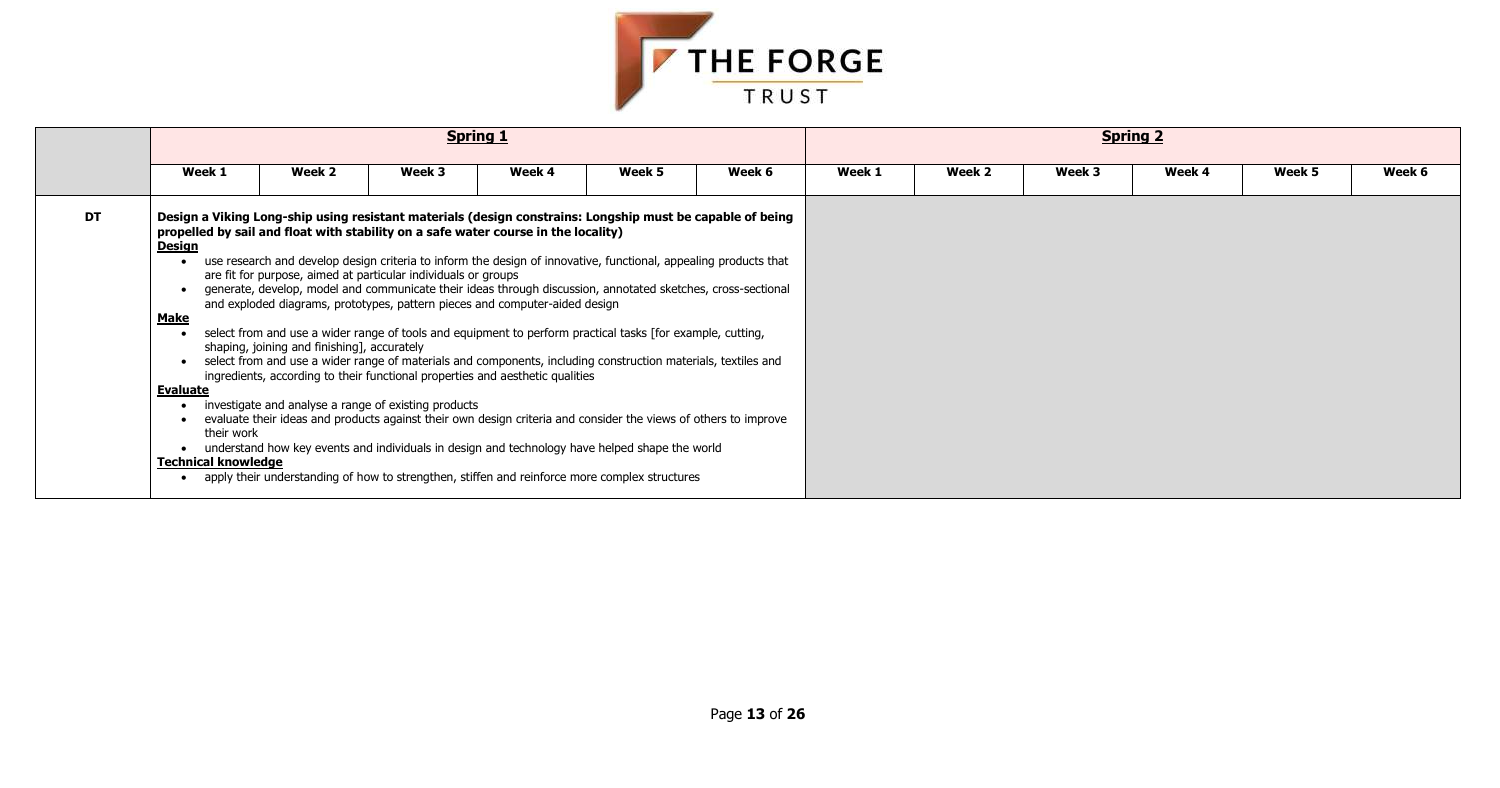

|                |                                 |                              |                                                                                                                                                                                                                                                               | <b>Spring 1</b> |                                                                                                                                                                                             |                                                                                                                                                                                                                                                                                    |        |        |        |        | <b>Spring 2</b> |        |
|----------------|---------------------------------|------------------------------|---------------------------------------------------------------------------------------------------------------------------------------------------------------------------------------------------------------------------------------------------------------|-----------------|---------------------------------------------------------------------------------------------------------------------------------------------------------------------------------------------|------------------------------------------------------------------------------------------------------------------------------------------------------------------------------------------------------------------------------------------------------------------------------------|--------|--------|--------|--------|-----------------|--------|
|                | Week 1                          | Week 2                       | Week 3                                                                                                                                                                                                                                                        | Week 4          | Week 5                                                                                                                                                                                      | Week 6                                                                                                                                                                                                                                                                             | Week 1 | Week 2 | Week 3 | Week 4 | Week 5          | Week 6 |
| <b>History</b> | <b>Anglo-Saxons and Vikings</b> | Anglo-Saxon art and culture; | Britain's settlement by Anglo-Saxons and Scots;<br>Scots invasions from Ireland to north Britain (now Scotland);<br>Anglo-Saxon invasions, settlements and kingdoms: place names and village life;<br>Christian conversion - Canterbury, Iona and Lindisfarne |                 | the Viking and Anglo-Saxon struggle for the Kingdom of England to the time of Edward the Confessor;<br>Roman withdrawal from Britain in c. AD 410 and the fall of the western Roman Empire; |                                                                                                                                                                                                                                                                                    |        |        |        |        |                 |        |
| Geography      |                                 |                              |                                                                                                                                                                                                                                                               |                 | locality)                                                                                                                                                                                   | <b>Scandinavia (a contrasting European</b><br>Understand geographical similarities<br>and differences through the study of<br>human and physical geography of a<br>region of the United Kingdom, a region<br>in a European country, and a region<br>within North or South America. |        |        |        |        |                 |        |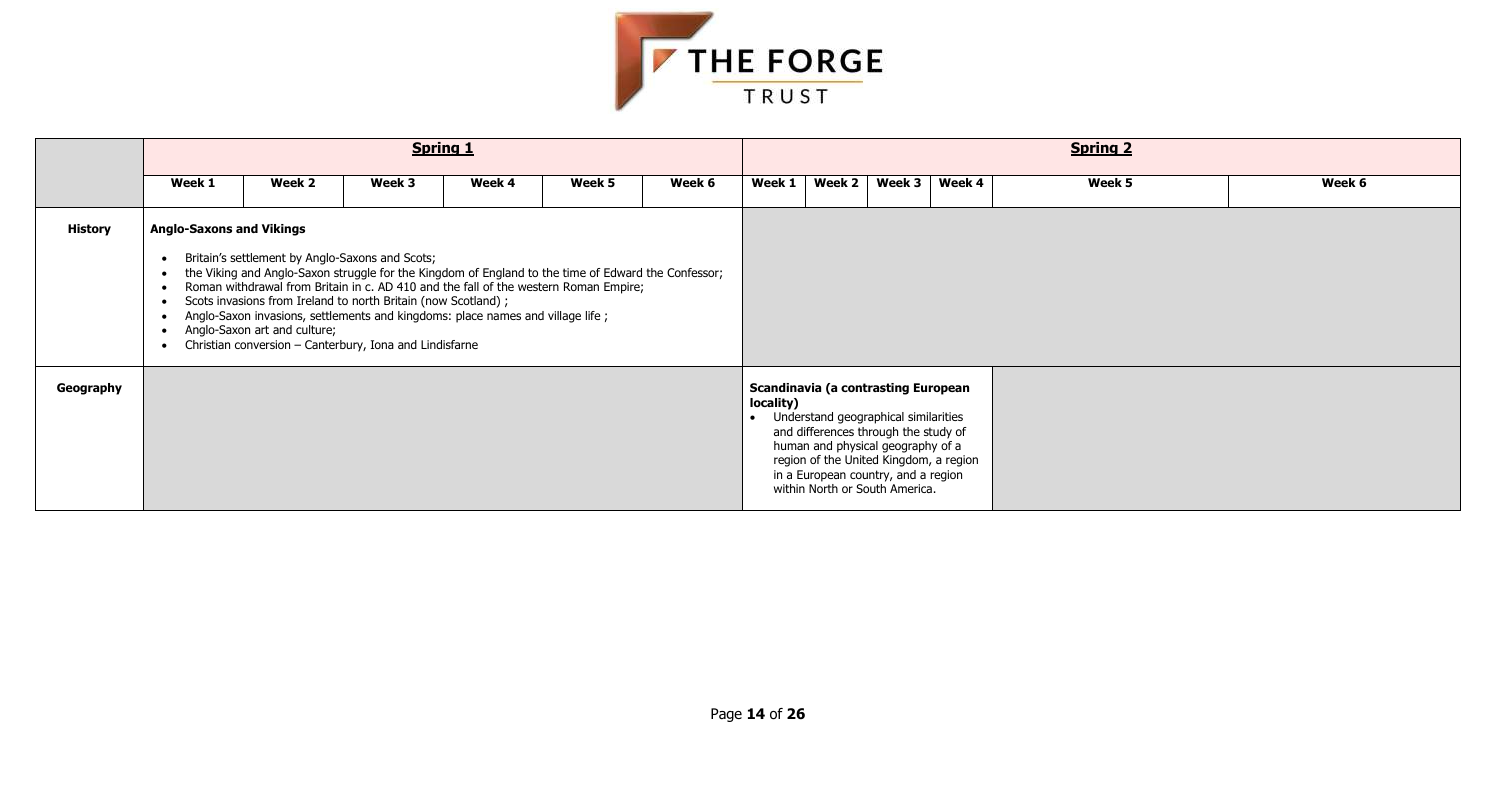

|                  |                  |                                                                                                                                                                                                                                                                                                   |        | <b>Spring 1</b> |        |        |        |        |        |        | <b>Spring 2</b>                                                                                                                                                  |                                                                                                                                                                                                                                                                                                                                                                                                                                                                                                                                                                                                                                                                                                                                                                                                                                             |
|------------------|------------------|---------------------------------------------------------------------------------------------------------------------------------------------------------------------------------------------------------------------------------------------------------------------------------------------------|--------|-----------------|--------|--------|--------|--------|--------|--------|------------------------------------------------------------------------------------------------------------------------------------------------------------------|---------------------------------------------------------------------------------------------------------------------------------------------------------------------------------------------------------------------------------------------------------------------------------------------------------------------------------------------------------------------------------------------------------------------------------------------------------------------------------------------------------------------------------------------------------------------------------------------------------------------------------------------------------------------------------------------------------------------------------------------------------------------------------------------------------------------------------------------|
|                  | Week 1           | Week 2                                                                                                                                                                                                                                                                                            | Week 3 | Week 4          | Week 5 | Week 6 | Week 1 | Week 2 | Week 3 | Week 4 | Week 5                                                                                                                                                           | Week 6                                                                                                                                                                                                                                                                                                                                                                                                                                                                                                                                                                                                                                                                                                                                                                                                                                      |
| <b>RE</b>        |                  |                                                                                                                                                                                                                                                                                                   |        |                 |        |        |        |        |        |        | <b>Beliefs and Questions</b><br>Pupils:<br>range of sources of wisdom (A2)<br>(A3);<br>their thoughts (A3);<br>and expression in creative arts and architecture. | Explore and respond thoughtfully to Muslim and Hindu beliefs about God, using a<br>Describe the impact of examples of religious teaching. A Hindu example might be<br>the impact of Hindu teaching about harmlessness (ahimsa) on questions about<br>what we eat and how we treat animals. A Muslim example might be the impact<br>of daily prayer and Zakat (alms giving) on Muslim individuals and communities<br>Express their own ideas about religious issues and questions, giving reasons for<br>Discuss and debate reasons why different people have different ideas about<br>religious questions including whether God is real and what God is like. (C1)<br>Religious content will include: different ideas and forms of expression in relation<br>to belief about God, including pupils' own responses to Hindu and Muslim texts |
| <b>Computing</b> | 5.3 Spreadsheets | Select, use and combine a variety of software (including internet<br>services) on a range of digital devices to design and create a<br>range of programs, systems and content that accomplish given<br>goals, including collecting, analysing, evaluating and presenting<br>data and information. |        |                 |        |        |        |        |        |        |                                                                                                                                                                  |                                                                                                                                                                                                                                                                                                                                                                                                                                                                                                                                                                                                                                                                                                                                                                                                                                             |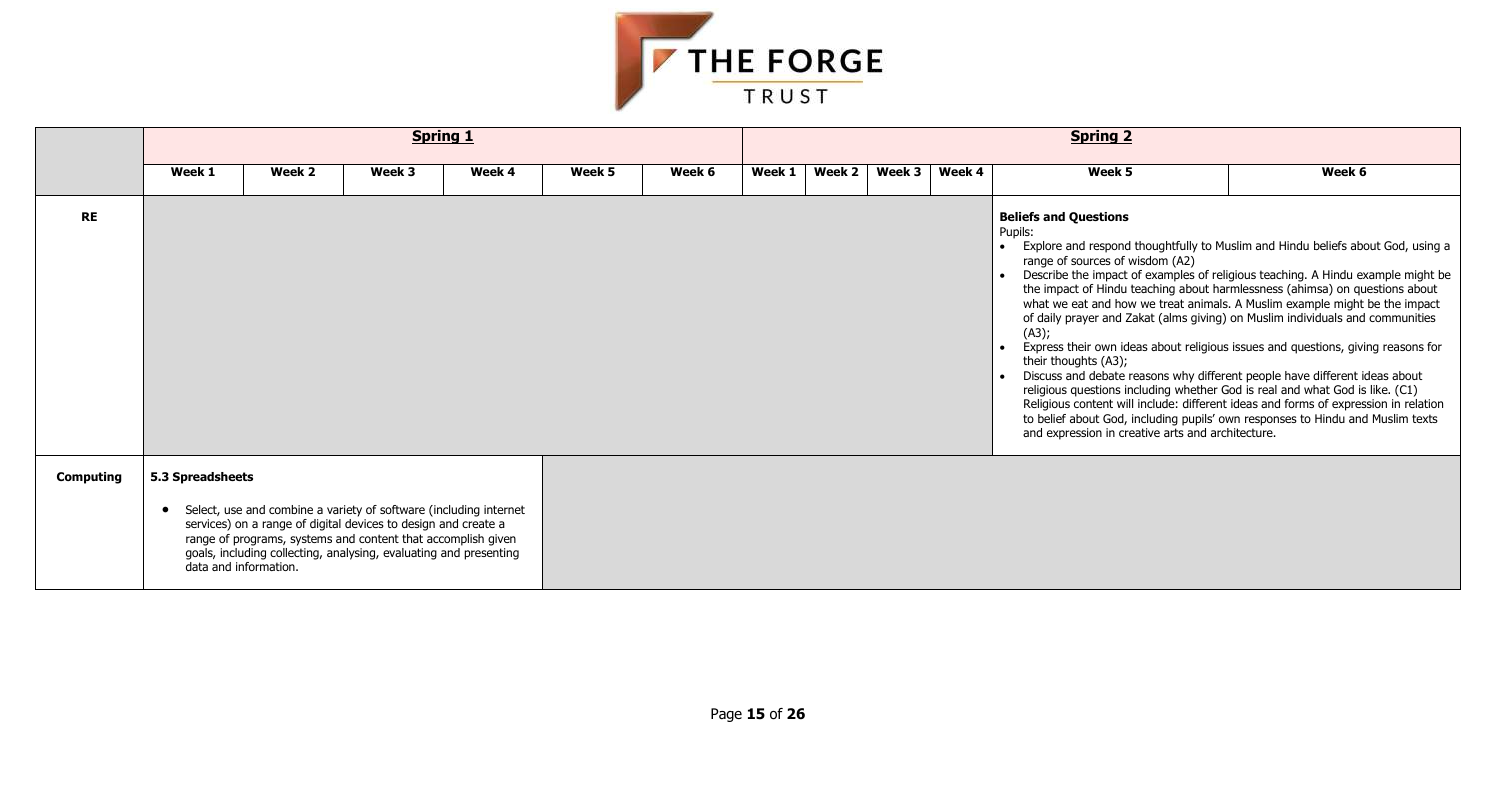

|              |        |        |        | <b>Spring 1</b> |                                 |        |                                                                                                                                                                                                                                                                                                                                                                                                                                                                                                                                                                                                                                                                                                                                                        |        | <b>Spring 2</b>                                                                                                                                                                                                                                                                                                                                                                                                                                                                                                                                                                                                                                                                                                                                                                                             |        |        |        |
|--------------|--------|--------|--------|-----------------|---------------------------------|--------|--------------------------------------------------------------------------------------------------------------------------------------------------------------------------------------------------------------------------------------------------------------------------------------------------------------------------------------------------------------------------------------------------------------------------------------------------------------------------------------------------------------------------------------------------------------------------------------------------------------------------------------------------------------------------------------------------------------------------------------------------------|--------|-------------------------------------------------------------------------------------------------------------------------------------------------------------------------------------------------------------------------------------------------------------------------------------------------------------------------------------------------------------------------------------------------------------------------------------------------------------------------------------------------------------------------------------------------------------------------------------------------------------------------------------------------------------------------------------------------------------------------------------------------------------------------------------------------------------|--------|--------|--------|
|              | Week 1 | Week 2 | Week 3 | Week 4          | Week 5                          | Week 6 | Week 1                                                                                                                                                                                                                                                                                                                                                                                                                                                                                                                                                                                                                                                                                                                                                 | Week 2 | Week 3                                                                                                                                                                                                                                                                                                                                                                                                                                                                                                                                                                                                                                                                                                                                                                                                      | Week 4 | Week 5 | Week 6 |
| <b>MFL</b>   |        |        |        |                 | <b>School Trip</b><br>$\bullet$ |        | Listen attentively to spoken language and show understanding by joining in and responding;<br>Explore the patterns and sounds of language through songs and rhymes and link the<br>spelling, sound and meaning of words;<br>Engage in conversations; ask and answer questions; express opinions and respond to those<br>of others; seek clarification and help;<br>Speak in sentences, using familiar vocabulary, phrases and basic language structures;<br>Develop accurate pronunciation and intonation so that others understand when they are<br>reading aloud or using familiar words and phrases;<br>Read carefully and show understanding of words, phrases and simple writing;<br>Appreciate stories, songs, poems and rhymes in the language. |        |                                                                                                                                                                                                                                                                                                                                                                                                                                                                                                                                                                                                                                                                                                                                                                                                             |        |        |        |
| <b>Music</b> |        |        |        |                 |                                 |        |                                                                                                                                                                                                                                                                                                                                                                                                                                                                                                                                                                                                                                                                                                                                                        |        | Life Cycles (Explore the human life cycle with music by Brahms, Berio and List<br>etc to inspire singing, performing and composing using new techniques.<br>Play and perform in solo and ensemble contexts, using their voices and playing musical<br>instruments with increasing accuracy, fluency, control and expression.<br>• Improvise and compose music for a range of purposes using the inter-related<br>dimensions of music;<br>. Listen with attention to detail and recall sounds with increasing aural memory;<br>. Use and understand staff and other musical notations;<br>- Appreciate and understand a wide range of high-quality live and recorded music drawn<br>from different traditions and from great composers and musicians;<br>• Develop an understanding of the history of music. |        |        |        |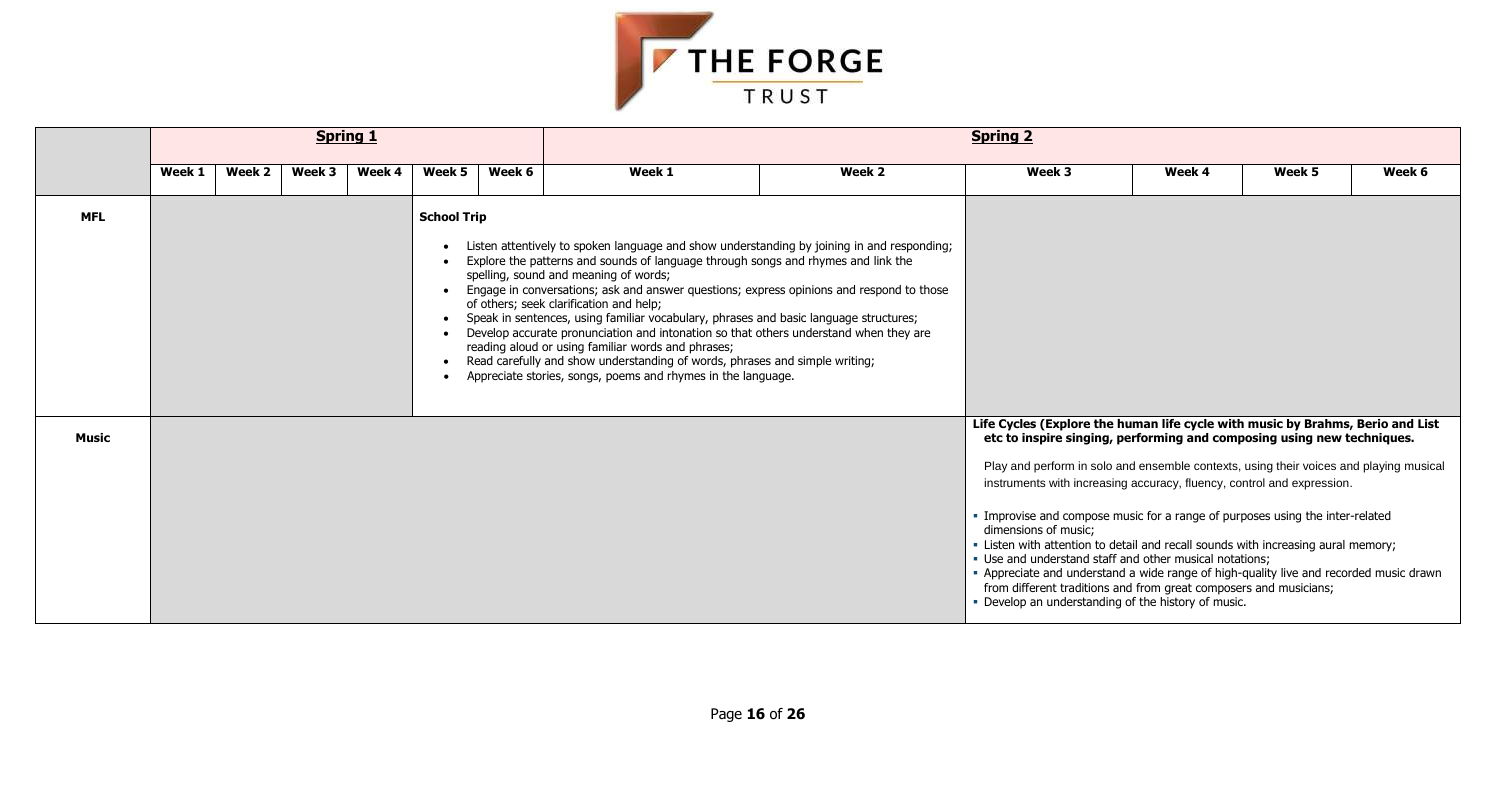

|                                                    |                                                                                                    |                                                                                                                                                                                                                                                                                                                                                                                                                                                                                             | <b>Summer 1</b> |        |        |                                                                                                                                                                                                                                                                                                                                                                                                                                                                                                                                                                      |                                                                                                                                                                                                                                                                                                                                                                                                                                                                             |        | <b>Summer 2</b> |        |        |        |
|----------------------------------------------------|----------------------------------------------------------------------------------------------------|---------------------------------------------------------------------------------------------------------------------------------------------------------------------------------------------------------------------------------------------------------------------------------------------------------------------------------------------------------------------------------------------------------------------------------------------------------------------------------------------|-----------------|--------|--------|----------------------------------------------------------------------------------------------------------------------------------------------------------------------------------------------------------------------------------------------------------------------------------------------------------------------------------------------------------------------------------------------------------------------------------------------------------------------------------------------------------------------------------------------------------------------|-----------------------------------------------------------------------------------------------------------------------------------------------------------------------------------------------------------------------------------------------------------------------------------------------------------------------------------------------------------------------------------------------------------------------------------------------------------------------------|--------|-----------------|--------|--------|--------|
|                                                    | Week 1                                                                                             | Week 2                                                                                                                                                                                                                                                                                                                                                                                                                                                                                      | Week 3          | Week 4 | Week 5 | Week 1                                                                                                                                                                                                                                                                                                                                                                                                                                                                                                                                                               | Week 2                                                                                                                                                                                                                                                                                                                                                                                                                                                                      | Week 3 | Week 4          | Week 5 | Week 6 | Week 7 |
| <b>Curriculum</b><br>Drivers/<br><b>Enrichment</b> | have they had on the world.<br>charitable work with the Himalayan Trust.<br>Player and Work ethic. | Visit: Woolsthorpe Manor - Sir Isaac Newton's house (Enrichment Opportunity for Forces topic)<br><b>Cultural Diversity:</b> Explore the positive impacts of different religions on the charitable field. What positive impacts<br>Aspirations: Mountains: Explore the life of Sir Edmund Hillary and the race to conquer Mount Everest. Discuss his later<br><b>Cultural Divesity:</b> The challenge of Everest as a multi-national effort involving local people from Nepal (links to Team |                 |        | this.  | Visit the Civil War Centre, Newark Castle and Sconce Hills (N.B or other local opportunity).<br>Aspiration: Enrichment Opportunity linked to PE visitor with a background of achievement in sport to discuss dispositions<br>e.g. work ethic, team player. Consider the importance of practice, rehearsal as well as careers in sport and routes into<br><b>Cultural Diversity:</b> Enrichment opportunity linked to the PE visitor. Consider the diversity of some of England's<br>successful teams e.g. England Women's world cup and Team GB for Tokyo Olympics.' |                                                                                                                                                                                                                                                                                                                                                                                                                                                                             |        |                 |        |        |        |
| <b>PE</b>                                          | Real PE - Unit 5 - Health and Fitness<br>when planning an activity.                                | I can explain how individuals need different types and levels of fitness to be more effective in their<br>activity/role/event. I can plan and follow my own basic fitness programme.<br>I can self select and perform appropriate warm up and cool down activities. I can identify possible dangers<br>I can describe the basic fitness components and explain how often and how long I should exercise to be<br>healthy. I can record and monitor how hard I am working.                   |                 |        |        |                                                                                                                                                                                                                                                                                                                                                                                                                                                                                                                                                                      | Real PE - Unit 6 - Personal<br>I can create my own learning plan and revise that plan when necessary. I can accept critical feedback and make<br>changes.<br>I see all new challenges as opportunities to learn and develop. I recognise my strengths and weaknesses and<br>can set myself appropriate targets.<br>I cope well and react positively when things become difficult. I can persevere with a task and I can improve my<br>performance through regular practice. |        |                 |        |        |        |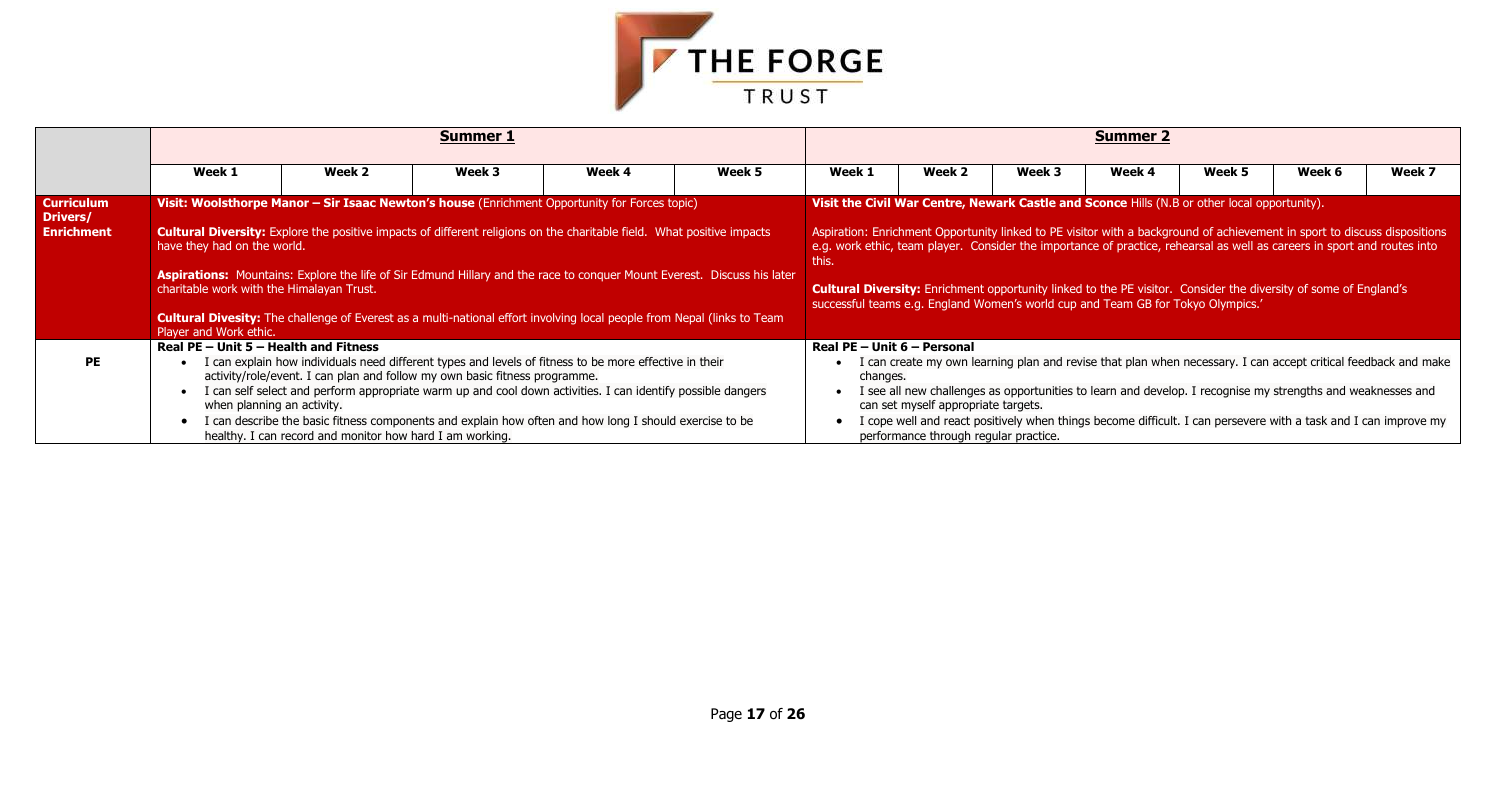

|                |                                                           |        | <b>Summer 1</b>                                                                                                                                                                                                                                                                                                                        |        |        |                                                                                                                                                                                                                                                                                                                                                                                                                                                                                                                                                                                                                                                                                                                                                                                                                                                                                                                                                                                  |                                                                                                                                                                                       | <b>Summer 2</b>                                                                                                                                                                                                                                                                                                                                                                                                                                                           |                                                                                                                                                                                 |        |                                                                                                                                                                                                                                                                                    |        |
|----------------|-----------------------------------------------------------|--------|----------------------------------------------------------------------------------------------------------------------------------------------------------------------------------------------------------------------------------------------------------------------------------------------------------------------------------------|--------|--------|----------------------------------------------------------------------------------------------------------------------------------------------------------------------------------------------------------------------------------------------------------------------------------------------------------------------------------------------------------------------------------------------------------------------------------------------------------------------------------------------------------------------------------------------------------------------------------------------------------------------------------------------------------------------------------------------------------------------------------------------------------------------------------------------------------------------------------------------------------------------------------------------------------------------------------------------------------------------------------|---------------------------------------------------------------------------------------------------------------------------------------------------------------------------------------|---------------------------------------------------------------------------------------------------------------------------------------------------------------------------------------------------------------------------------------------------------------------------------------------------------------------------------------------------------------------------------------------------------------------------------------------------------------------------|---------------------------------------------------------------------------------------------------------------------------------------------------------------------------------|--------|------------------------------------------------------------------------------------------------------------------------------------------------------------------------------------------------------------------------------------------------------------------------------------|--------|
|                | Week 1                                                    | Week 2 | Week 3                                                                                                                                                                                                                                                                                                                                 | Week 4 | Week 5 | Week 1                                                                                                                                                                                                                                                                                                                                                                                                                                                                                                                                                                                                                                                                                                                                                                                                                                                                                                                                                                           | Week 2                                                                                                                                                                                | Week 3                                                                                                                                                                                                                                                                                                                                                                                                                                                                    | Week 4                                                                                                                                                                          | Week 5 | Week 6                                                                                                                                                                                                                                                                             | Week 7 |
| <b>Science</b> | <b>Forces</b><br>Earth and the falling object;<br>effect. |        | Explain that unsupported objects fall towards the Earth because of the force of gravity acting between the<br>Identify the effects of air resistance, water resistance and friction, that act between moving surfaces;<br>Recognise that some mechanisms, including levers, pulleys and gears, allow a smaller force to have a greater |        |        | <b>Forces</b><br><b>Working Scientifically</b><br>Asking relevant questions and using different types of<br>scientific enquiries to answer them;<br>Setting up simple practical enquiries, comparative and<br>fair tests;<br>Making systematic and careful observations and, where<br>appropriate, taking accurate measurements using<br>standard units, using a range of equipment, including<br>thermometers and data loggers;<br>Gathering, recording, classifying and presenting data in<br>a variety of ways to help in answering questions;<br>Recording findings using simple scientific language,<br>drawings, labelled diagrams, keys, bar charts, and<br>tables;<br>and conclusions;<br>Using results to draw simple conclusions, make<br>predictions for new values, suggest improvements and<br>raise further questions;<br>simple scientific ideas and processes;<br>Using straightforward scientific evidence to answer<br>questions or to support their findings. | Reporting on findings from enquiries, including oral and<br>written explanations, displays or presentations of results<br>Identifying differences, similarities or changes related to | <b>Sound</b><br>(Revision unit: exploring the key concepts associated with<br>sound from the previous year and exploring in greater depth<br>the different ways in which sounds are produced, the effects<br>on sounds when they have travelled through different media<br>and investigating the effects of distance from a sound source;<br>for example sounds growing fainter and seeing civil war<br>cannon smoke before hearing the report/ thunder and<br>lightning. | them with something vibrating;<br>medium to the ear;<br>features of the object that produced it;<br>strength of the vibrations that produced it;<br>the sound source increases. |        | Identify how sounds are made, associating some of<br>Recognise that vibrations from sounds travel through a<br>• Find patterns between the pitch of a sound and<br>• Find patterns between the volume of a sound and the<br>Recognise that sounds get fainter as the distance from |        |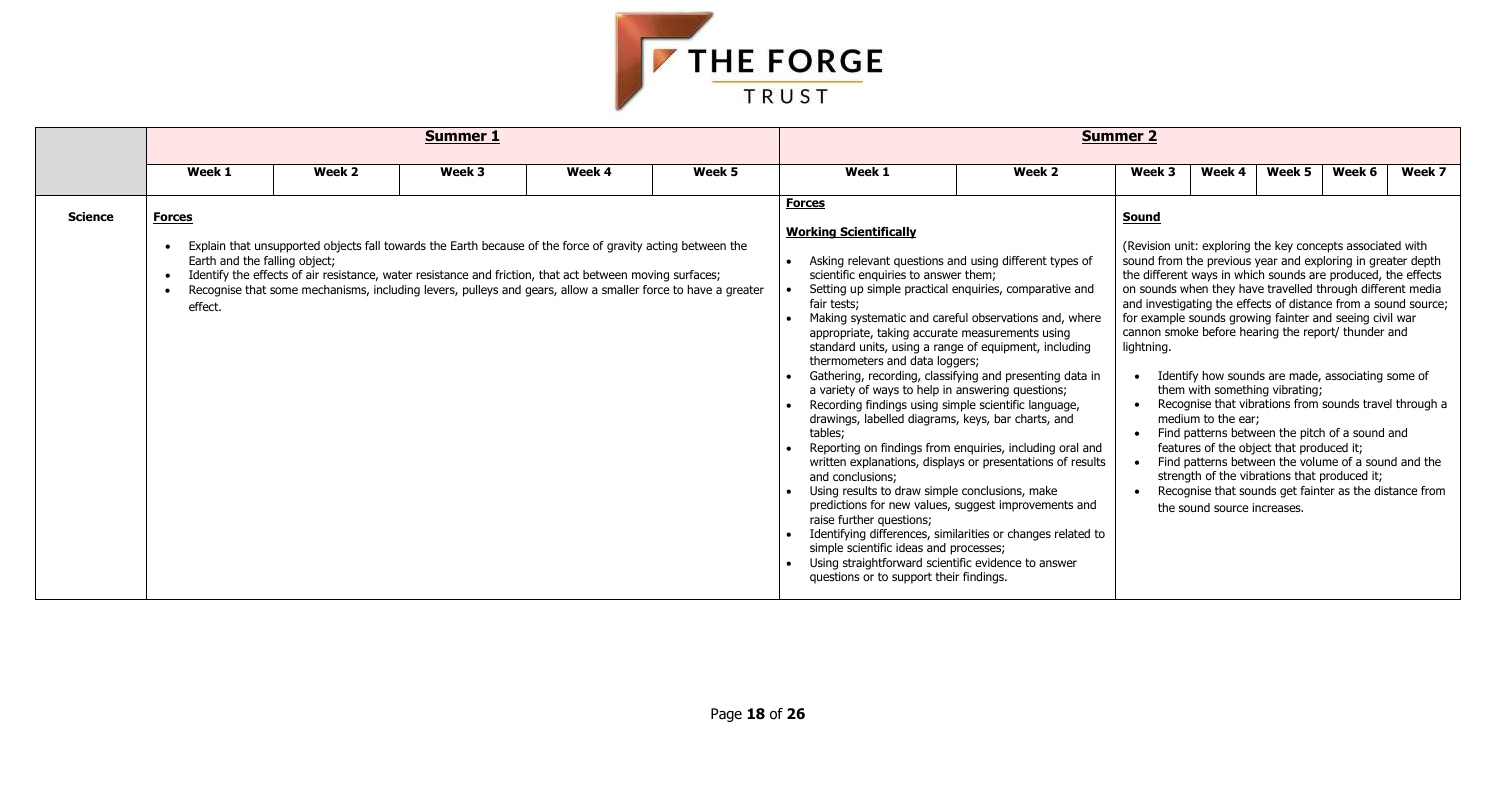

|           |                                                          |                                                             | Summer 1                                                                                                                                                                                                                                                                                                     |        |        |        |        |        | <b>Summer 2</b> |        |        |        |
|-----------|----------------------------------------------------------|-------------------------------------------------------------|--------------------------------------------------------------------------------------------------------------------------------------------------------------------------------------------------------------------------------------------------------------------------------------------------------------|--------|--------|--------|--------|--------|-----------------|--------|--------|--------|
|           | Week 1                                                   | Week 2                                                      | Week 3                                                                                                                                                                                                                                                                                                       | Week 4 | Week 5 | Week 1 | Week 2 | Week 3 | Week 4          | Week 5 | Week 6 | Week 7 |
| <b>DT</b> | <u>Design</u><br>$\bullet$                               | fit for purpose, aimed at particular individuals or groups; | Design Make and Evaluate a Bagatelle Board (linked to Forces in Science)<br>Use research and develop design criteria to inform the design of innovative, functional, appealing products that are                                                                                                             |        |        |        |        |        |                 |        |        |        |
|           | $\bullet$<br><b>Make</b>                                 |                                                             | Generate, develop, model and communicate their ideas through discussion, annotated sketches, cross-sectional<br>and exploded diagrams, prototypes, pattern pieces and computer-aided design;<br>• Select from and use a wider range of tools and equipment to perform practical tasks [for example, cutting, |        |        |        |        |        |                 |        |        |        |
|           | $\bullet$                                                | shaping, joining and finishing], accurately;                | Select from and use a wider range of materials and components, including construction materials, textiles and<br>ingredients, according to their functional properties and aesthetic qualities.                                                                                                              |        |        |        |        |        |                 |        |        |        |
|           | <b>Evaluate</b><br>$\bullet$<br>their work;<br>$\bullet$ | Investigate and analyse a range of existing products;       | Evaluate their ideas and products against their own design criteria and consider the views of others to improve<br>Understand how key events and individuals in design and technology have helped shape the world.                                                                                           |        |        |        |        |        |                 |        |        |        |
|           | <b>Technical knowledge</b>                               |                                                             | Apply their understanding of how to strengthen, stiffen and reinforce more complex structures.                                                                                                                                                                                                               |        |        |        |        |        |                 |        |        |        |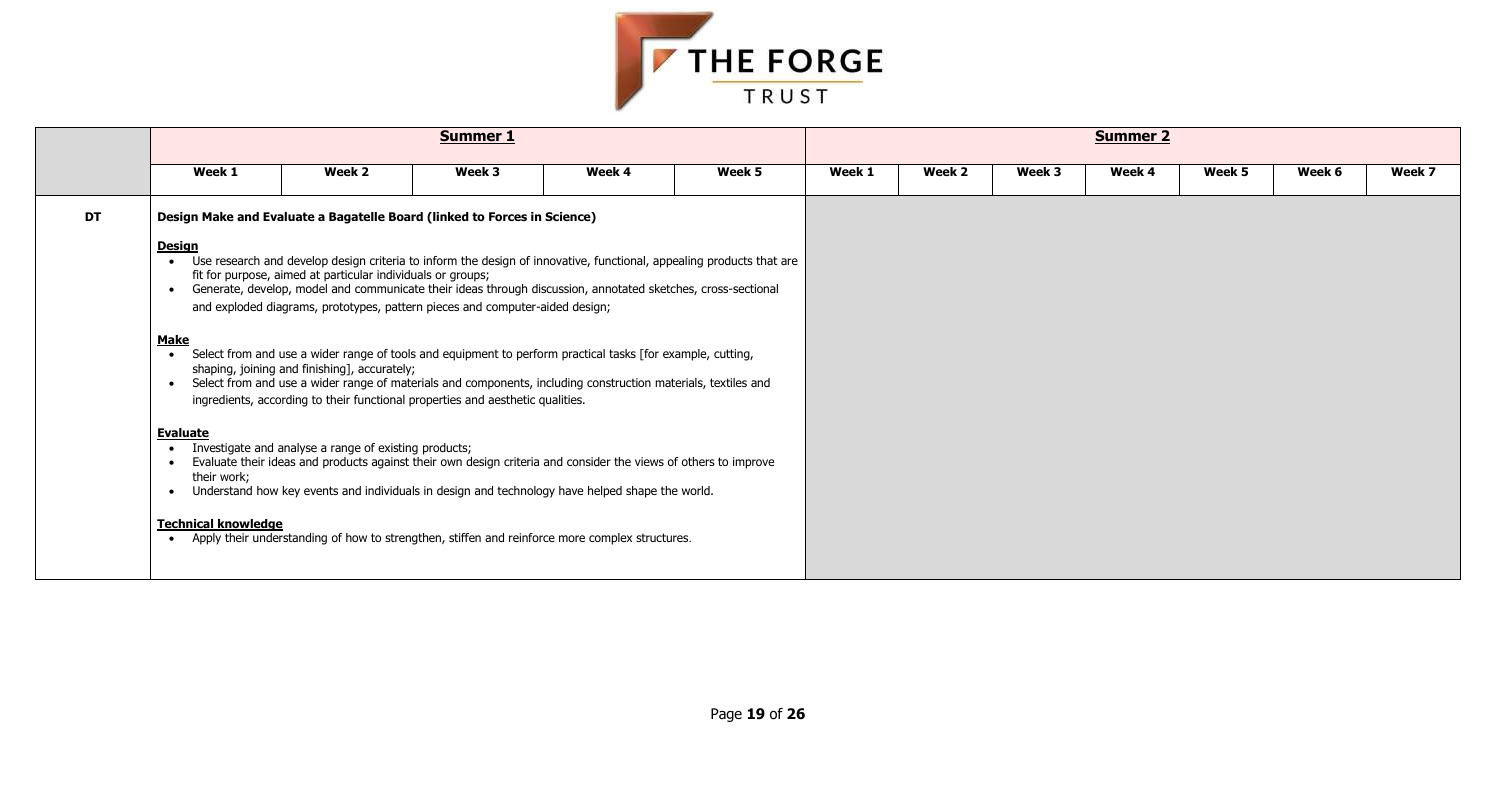| Week 5                                                                                                             | Week 6                                                                          | Week 7 |  |  |  |  |  |  |  |
|--------------------------------------------------------------------------------------------------------------------|---------------------------------------------------------------------------------|--------|--|--|--|--|--|--|--|
|                                                                                                                    | untains from the impressionists with<br>iece painting based on what pupils have |        |  |  |  |  |  |  |  |
| :xperiences;<br>raft and design techniques;<br>aft and design;<br>stand the historical and cultural development of |                                                                                 |        |  |  |  |  |  |  |  |
| to review and revisit ideas;                                                                                       | drawing, painting and sculpture with a range of                                 |        |  |  |  |  |  |  |  |
| igners in history.                                                                                                 |                                                                                 |        |  |  |  |  |  |  |  |



|     |        |        | <b>Summer 2</b> |        |        |                                                   |                                                        |        |                                                                                                                                                                                                                                                                                                                                                                                                                                                                                                                                                                                                                               |        |        |        |
|-----|--------|--------|-----------------|--------|--------|---------------------------------------------------|--------------------------------------------------------|--------|-------------------------------------------------------------------------------------------------------------------------------------------------------------------------------------------------------------------------------------------------------------------------------------------------------------------------------------------------------------------------------------------------------------------------------------------------------------------------------------------------------------------------------------------------------------------------------------------------------------------------------|--------|--------|--------|
|     | Week 1 | Week 2 | Week 3          | Week 4 | Week 5 | Week 1                                            | Week 2                                                 | Week 3 | Week 4                                                                                                                                                                                                                                                                                                                                                                                                                                                                                                                                                                                                                        | Week 5 | Week 6 | Week 7 |
| Art |        |        |                 |        |        | learned.)<br>their art forms.                     |                                                        |        | <b>Mountains in Art</b> (compare and contrast artistic representations of mountains from the impressionists with<br>representations in Chinese art. Explore techniques and build to a final piece painting based on what pupils have<br>Produce creative work, exploring their ideas and recording their experiences;<br>Become proficient in drawing, painting, sculpture and other art, craft and design techniques;<br>Evaluate and analyse creative works using the language of art, craft and design;<br>Know about great artists, craft makers and designers, and understand the historical and cultural development of |        |        |        |
|     |        |        |                 |        |        | <b>Subject content:</b><br>$\bullet$<br>$\bullet$ | materials [for example, pencil, charcoal, paint, clay] |        | To create sketch books to record their observations and use them to review and revisit ideas;<br>To improve their mastery of art and design techniques, including drawing, painting and sculpture with a range of<br>About great artists, architects and designers in history.                                                                                                                                                                                                                                                                                                                                                |        |        |        |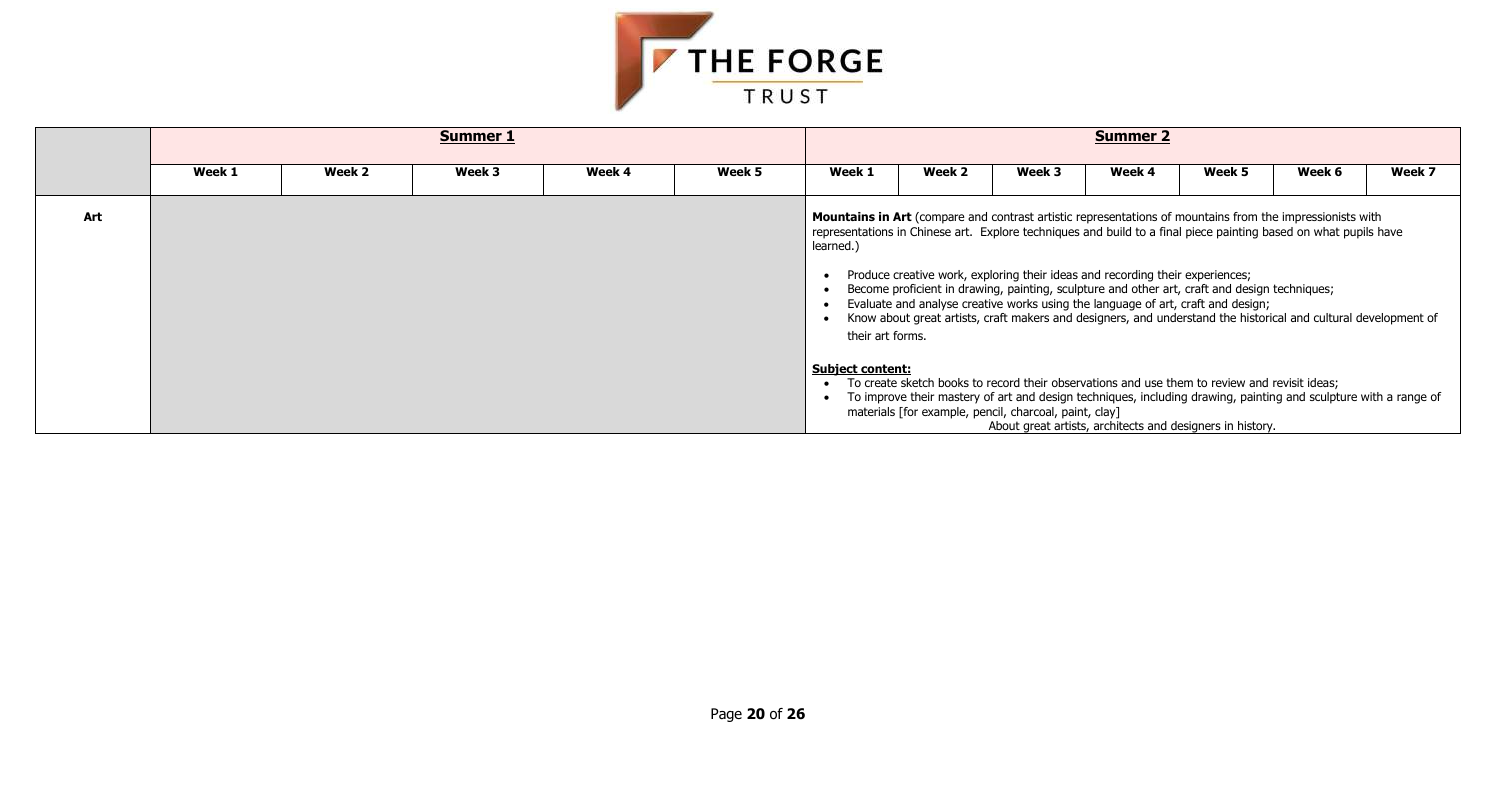

|                |                                                                                   |                                                                                                                                                                                                                                                                                                                                                                                                                                                                                                                                                                                                                                                                                                                                                                                                                                                                                                                                                                                                                                                    | <b>Summer 1</b> |        |        |           |                                                                               |        | <b>Summer 2</b>                                                                                                                                                                                                                                                                                                                                                                                                                                                              |        |        |        |
|----------------|-----------------------------------------------------------------------------------|----------------------------------------------------------------------------------------------------------------------------------------------------------------------------------------------------------------------------------------------------------------------------------------------------------------------------------------------------------------------------------------------------------------------------------------------------------------------------------------------------------------------------------------------------------------------------------------------------------------------------------------------------------------------------------------------------------------------------------------------------------------------------------------------------------------------------------------------------------------------------------------------------------------------------------------------------------------------------------------------------------------------------------------------------|-----------------|--------|--------|-----------|-------------------------------------------------------------------------------|--------|------------------------------------------------------------------------------------------------------------------------------------------------------------------------------------------------------------------------------------------------------------------------------------------------------------------------------------------------------------------------------------------------------------------------------------------------------------------------------|--------|--------|--------|
|                | Week 1                                                                            | Week 2                                                                                                                                                                                                                                                                                                                                                                                                                                                                                                                                                                                                                                                                                                                                                                                                                                                                                                                                                                                                                                             | Week 3          | Week 4 | Week 5 | Week 1    | Week 2                                                                        | Week 3 | Week 4                                                                                                                                                                                                                                                                                                                                                                                                                                                                       | Week 5 | Week 6 | Week 7 |
| <b>History</b> |                                                                                   |                                                                                                                                                                                                                                                                                                                                                                                                                                                                                                                                                                                                                                                                                                                                                                                                                                                                                                                                                                                                                                                    |                 |        |        | $\bullet$ | more relevant to academies across the wider Trust.)<br>A local history study; |        | The English Civil War or Coal Mining (N.B. Consider local variation across the trust. This aspect of history is<br>particularly significant to Newark. Other elements of history e.g. mining may be more significant/ heritage trail may be<br>A study of an aspect or theme in British history that extends pupils' chronological knowledge beyond 1066;<br>A study of an aspect of history or a site dating from a period beyond 1066 that is significant in the locality. |        |        |        |
| Geography      | <b>Mountains</b><br>$\bullet$<br>$\bullet$<br>$\bullet$<br>$\bullet$<br>$\bullet$ | Locate the world's countries, using maps to focus on Europe (including the location of<br>Russia) and North and South America, concentrating on their environmental regions, key<br>physical and human characteristics, countries, and major cities;<br>Name and locate counties and cities of the United Kingdom, geographical regions and<br>their identifying human and physical characteristics, key topographical features (including<br>hills, mountains, coasts and rivers), and land-use patterns; and understand;<br>How some of these aspects have changed over time;<br>Identify the position and significance of latitude, longitude, Equator, Northern<br>Hemisphere, Southern Hemisphere, the Tropics of Cancer and Capricorn, Arctic and<br>Antarctic Circle, the Prime/Greenwich Meridian and time zones (including day and night);<br>Describe and understand key aspects of:<br>physical geography, including: climate zones, biomes and vegetation belts, rivers,<br>mountains, volcanoes and earthquakes, and the water cycle. |                 |        |        |           |                                                                               |        |                                                                                                                                                                                                                                                                                                                                                                                                                                                                              |        |        |        |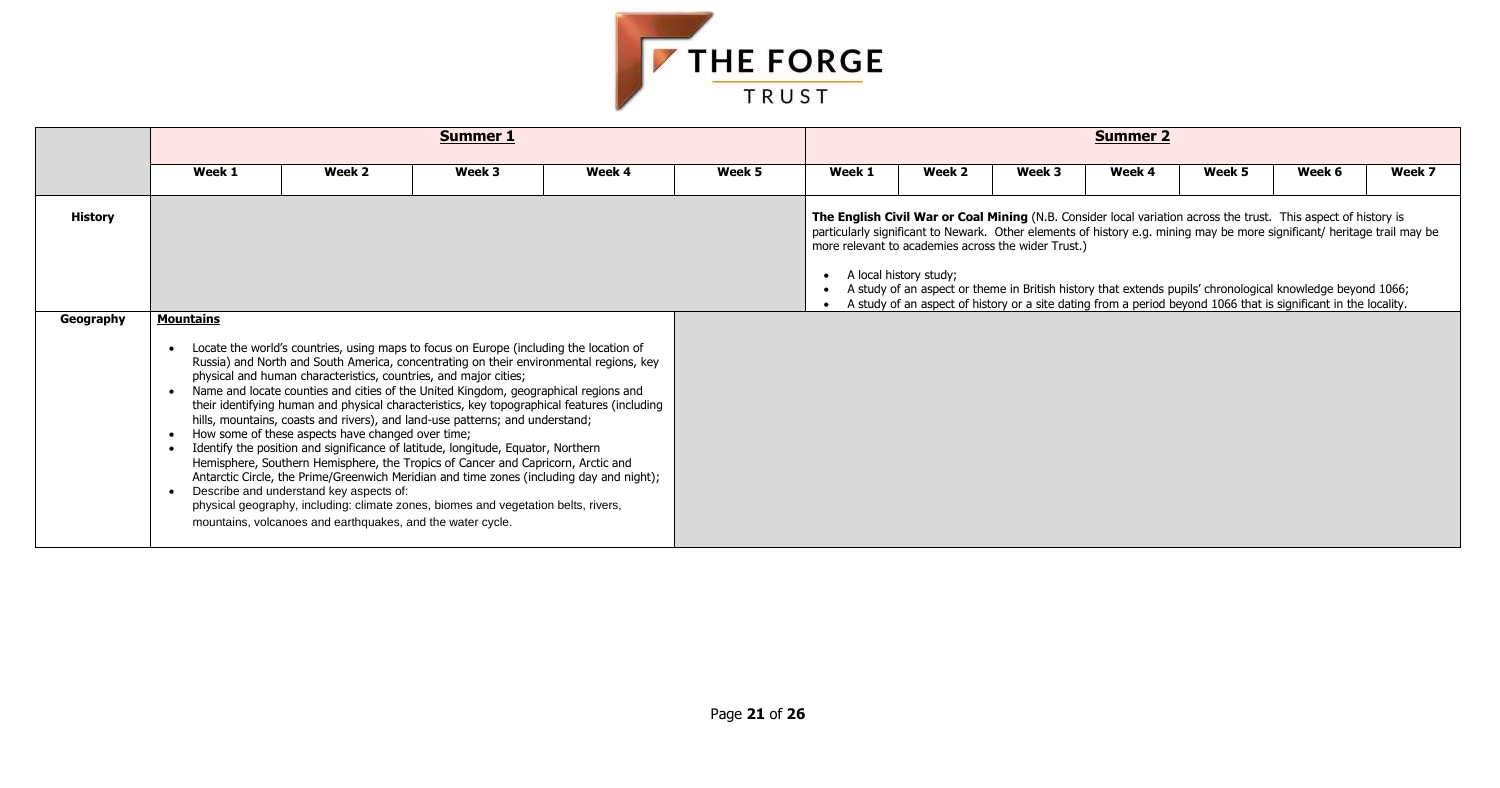| eek 4 | Week 5 | Week 6 | Week 7 |
|-------|--------|--------|--------|
|       |        |        |        |
|       |        |        |        |
|       |        |        |        |
|       |        |        |        |
|       |        |        |        |
|       |        |        |        |
|       |        |        |        |
|       |        |        |        |
|       |        |        |        |
|       |        |        |        |
|       |        |        |        |
|       |        |        |        |
|       |        |        |        |
|       |        |        |        |
|       |        |        |        |



|                  |                     |                                                                                                                                                                                                                                                                                                                                                                                                                                                                                            |        | <b>Summer 1</b> |                                                                                                                                                                                                                                                                                                                                                                                                                                                                                                                                                                                                                                                                                                                                                                                                                                                                                                                                                                                                                                                                                                                                                                                                                                           | <b>Summer 2</b> |        |        |        |        |        |        |
|------------------|---------------------|--------------------------------------------------------------------------------------------------------------------------------------------------------------------------------------------------------------------------------------------------------------------------------------------------------------------------------------------------------------------------------------------------------------------------------------------------------------------------------------------|--------|-----------------|-------------------------------------------------------------------------------------------------------------------------------------------------------------------------------------------------------------------------------------------------------------------------------------------------------------------------------------------------------------------------------------------------------------------------------------------------------------------------------------------------------------------------------------------------------------------------------------------------------------------------------------------------------------------------------------------------------------------------------------------------------------------------------------------------------------------------------------------------------------------------------------------------------------------------------------------------------------------------------------------------------------------------------------------------------------------------------------------------------------------------------------------------------------------------------------------------------------------------------------------|-----------------|--------|--------|--------|--------|--------|--------|
|                  | Week 1              | Week 2                                                                                                                                                                                                                                                                                                                                                                                                                                                                                     | Week 3 | Week 4          | Week 5                                                                                                                                                                                                                                                                                                                                                                                                                                                                                                                                                                                                                                                                                                                                                                                                                                                                                                                                                                                                                                                                                                                                                                                                                                    | Week 1          | Week 2 | Week 3 | Week 4 | Week 5 | Week 6 | Week 7 |
| <b>RE</b>        |                     |                                                                                                                                                                                                                                                                                                                                                                                                                                                                                            |        |                 | Beliefs in action in the world<br>Describe some ways religious art and architecture express spiritual ideas (A2);<br>Describe some ways charities such as Tzedek (a Jewish development charity),<br>Sewa International (Hindu) Christian Aid and Muslim Hands (based in<br>Nottingham) express spiritual ideas (A2);<br>Understand how buildings and creative arts can put the spirituality of a religion<br>into visual forms (A2);<br>Explore examples for themselves, responding with increasing discernment (B2);<br>Apply ideas of their own by giving reasons for their views on religious questions<br>like these: how do art and architecture express spiritual ideas? How do religious<br>charities express spiritual ideas? Is it important to express spiritual ideas in both<br>worship and action? How, and why?(C1);<br>Religious content will include: studies of some great examples of religious<br>architecture from across the world and some local examples, including for<br>instance Southwell Minster, local churches and chapels, a Nottingham<br>Synagogue, Mandir and Mosque. Studies of different charities which apply the<br>'golden rule' from a range of religions and worldviews to some global problems. |                 |        |        |        |        |        |        |
| <b>Computing</b> | <b>Game Creator</b> | Design, write and debug programs that accomplish specific goals,<br>including controlling or simulating physical systems; solve<br>problems by decomposing them into smaller parts;<br>• Select, use and combine a variety of software (including internet<br>services) on a range of digital devices to design and create a<br>range of programs, systems and content that accomplish given<br>goals, including collecting, analysing, evaluating and presenting<br>data and information. |        |                 |                                                                                                                                                                                                                                                                                                                                                                                                                                                                                                                                                                                                                                                                                                                                                                                                                                                                                                                                                                                                                                                                                                                                                                                                                                           |                 |        |        |        |        |        |        |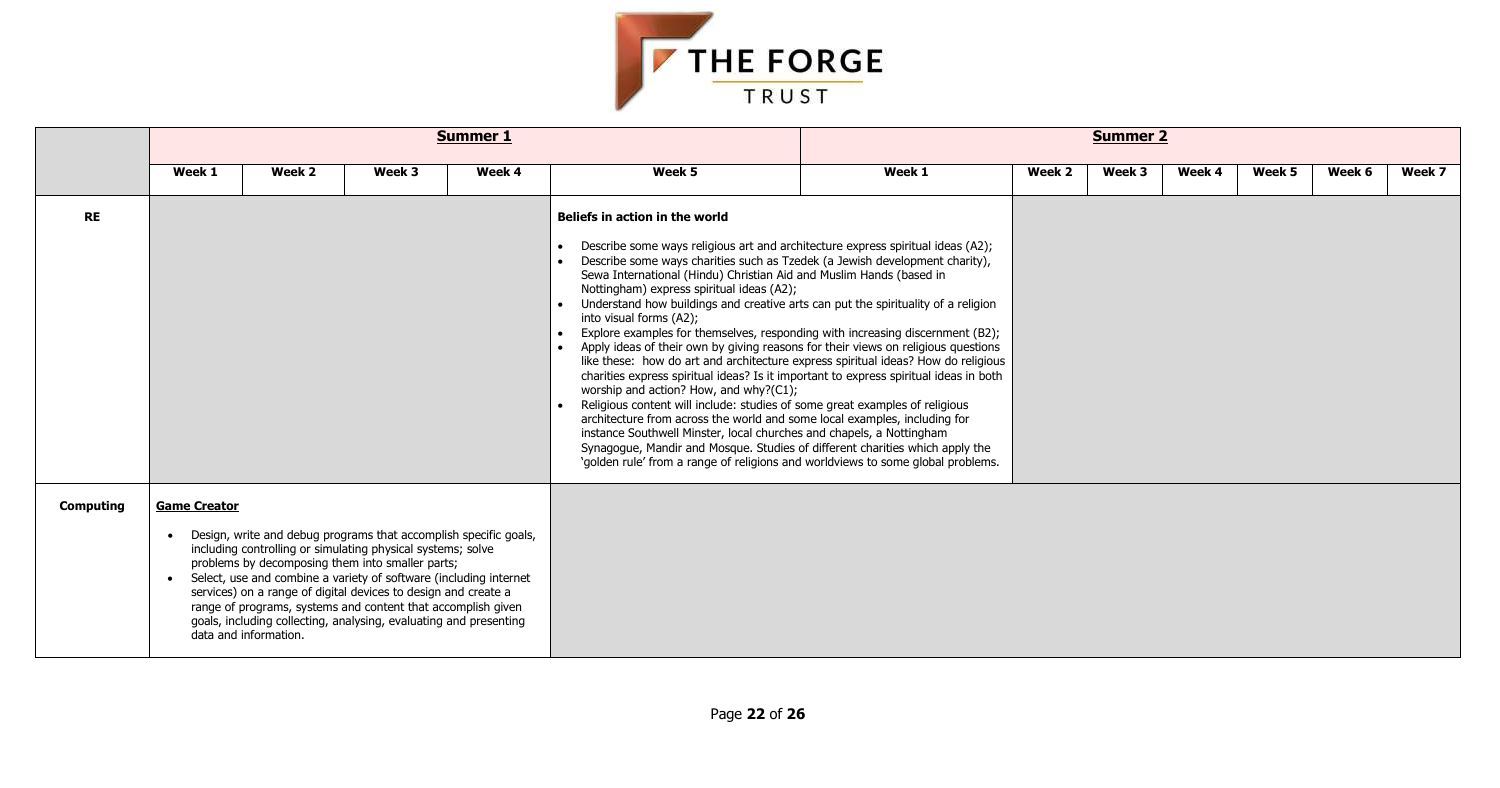Page **23** of **26**



|            |        |        | <b>Summer 1</b> |        |        |        |                     |                                                               |                                                                                                                                                                                                                                                                                                                                                                                                                                                                                                                                                                                                                                                                                                                                                        |        |        |        |
|------------|--------|--------|-----------------|--------|--------|--------|---------------------|---------------------------------------------------------------|--------------------------------------------------------------------------------------------------------------------------------------------------------------------------------------------------------------------------------------------------------------------------------------------------------------------------------------------------------------------------------------------------------------------------------------------------------------------------------------------------------------------------------------------------------------------------------------------------------------------------------------------------------------------------------------------------------------------------------------------------------|--------|--------|--------|
|            | Week 1 | Week 2 | Week 3          | Week 4 | Week 5 | Week 1 | Week 2              | Week 3                                                        | Week 4                                                                                                                                                                                                                                                                                                                                                                                                                                                                                                                                                                                                                                                                                                                                                 | Week 5 | Week 6 | Week 7 |
| Music      |        |        |                 |        |        |        | <b>Celebrations</b> |                                                               | Play and perform in solo and ensemble contexts, using their voices and playing musical instruments<br>with increasing accuracy, fluency, control and expression;<br>Improvise and compose music for a range of purposes using the inter related dimensions of music;<br>Listen with attention to detail and recall sounds with increasing aural memory.                                                                                                                                                                                                                                                                                                                                                                                                |        |        |        |
| <b>MFL</b> |        |        |                 |        |        |        | <b>Seasons</b>      | and meaning of words;<br>others; seek clarification and help; | Listen attentively to spoken language and show understanding by joining in and responding;<br>Explore the patterns and sounds of language through songs and rhymes and link the spelling, sound<br>Engage in conversations; ask and answer questions; express opinions and respond to those of<br>Speak in sentences, using familiar vocabulary, phrases and basic language structures;<br>Develop accurate pronunciation and intonation so that others understand when they are reading<br>aloud or using familiar words and phrases;<br>Present ideas and information orally to a range of audiences;<br>Read carefully and show understanding of words, phrases and simple writing;<br>Appreciate stories, songs, poems and rhymes in the language. |        |        |        |

 **Additional Commentary**

**Our Ambition: To be the highest performing MAT in the country Our Mission: To improve the communities we serve for the better**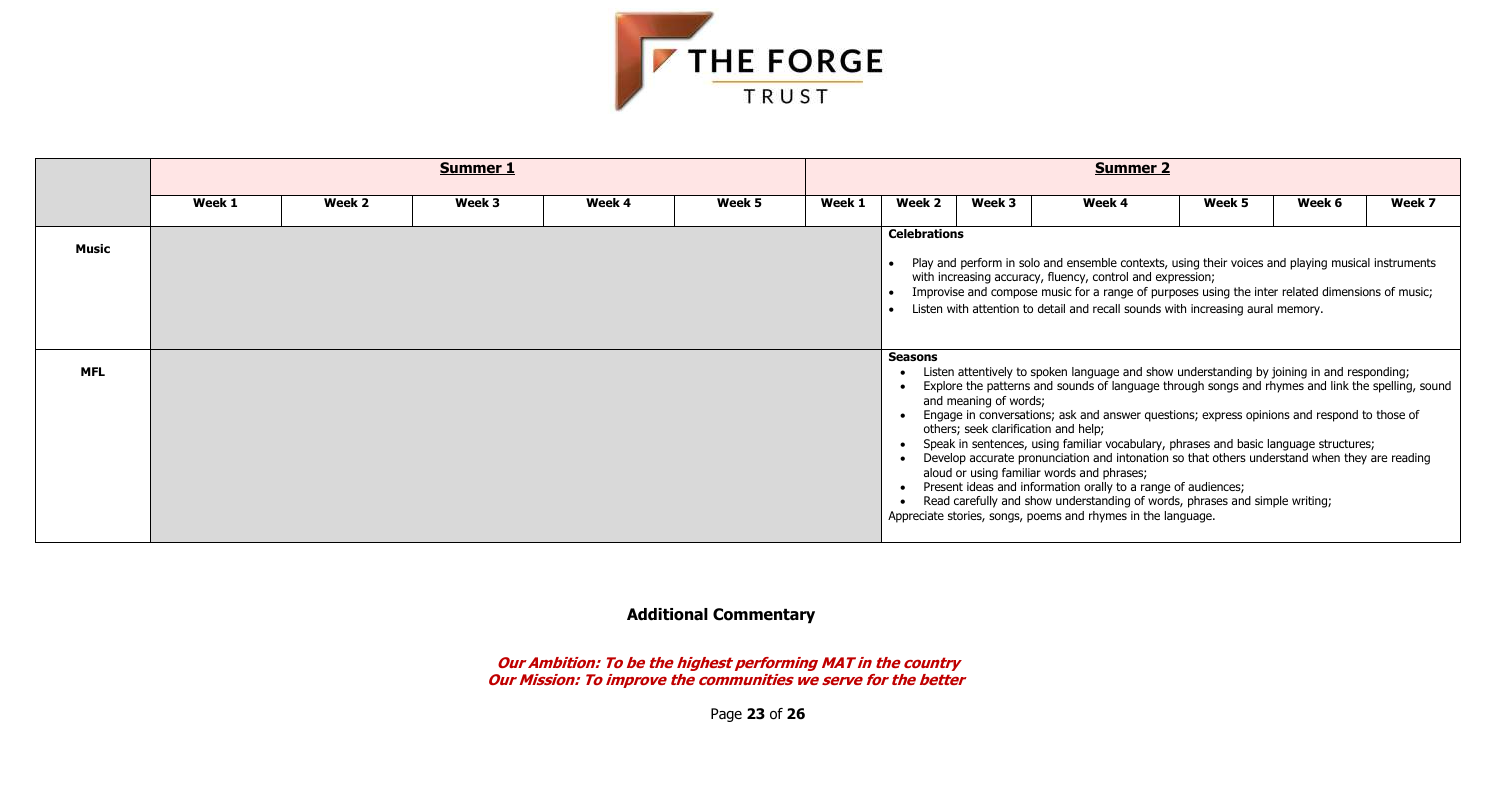

# **Vision:**

Challenging educational orthodoxies so that every child makes good progress in core subjects; all teachers are committed to personal improvement and fulfil their responsibilities; all children receive a broad and balanced curriculum; all academies strive to be outstanding.

Out of the three main designs for curriculum (knowledge, knowledge-engaged and skills-led), all subjects in our curriculum are knowledge-engaged. Knowledge engaged means knowledge is taught with a view to children applying this knowledge through thoughts, physical skills or actions. For example, in writing or problem solving. Reference can be made to Bloom's Taxonomy.

# **A. Curriculum Design**

Rigour in planning and delivery, including excellent modelling, demonstrations and clarity is a pre-requisite for implementing curriculum design.

"Teachers teach techniques and a technique becomes a skill when it is applied independently"

# **B. The 'golden threads' in our curriculum are as follows:**

- 1. Standards: pupil achievement in reading, writing, speaking & listening and maths (especially important in white working-class areas for children to go on and achieve);
- 2. Aspirations (typically white working class children lack aspiration for many reasons, and can often lack knowledge about 'pathways');
- 3. Cultural diversity and preparing children for 'Modern Britain'.

# **See top of Curriculum Map for each term for Aspiration and Cultural Diversity threads. For Standards, See Long-Term Planner.**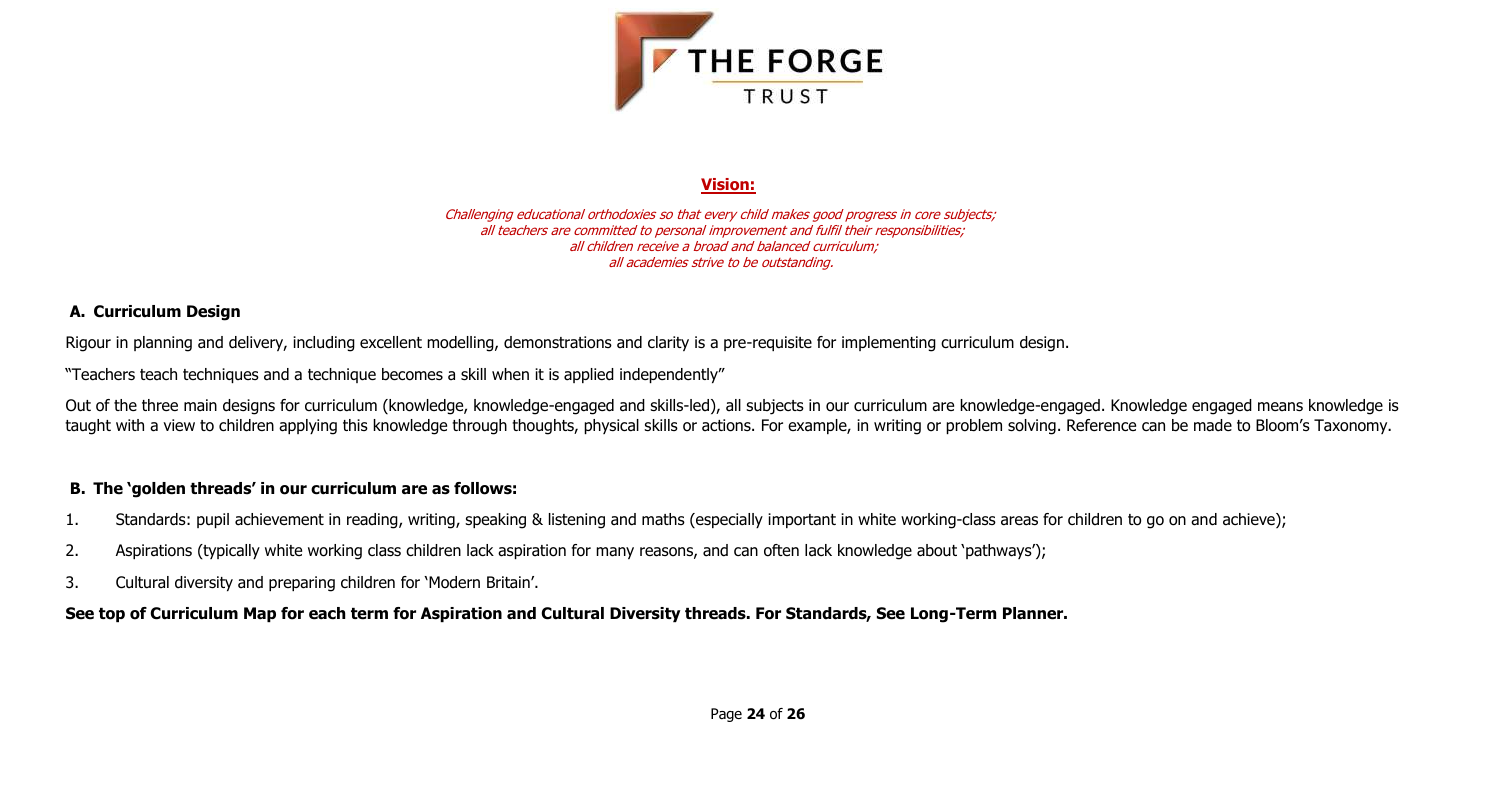

**The Three 'I's of Curriculum**

**INTENT :** The 'top level' view of the curriculum. It is 'what is on offer'.

#### **Key Question:** Why are children taught what they are in Forge schools?

Answer: The Executive Senior Leadership Team of the trust believe strongly that all schools should follow the National Curriculum Framework 2013. Approximately 80% of the content is standardised in every year group, with 2 autonomy for schools to make 'local' decisions fitting the context of the school.

#### **Key Question**: Why were the curriculum decisions made?

Answer: Our catchment areas are predominantly White British, many of them serving areas of deprivation and challenge. As a result, we must equip children with the necessary basic skills in Mathematics, English and Science they can succeed in life. Being sufficiently skilled in these areas gives children 'currency' to go on and access higher qualifications and courses when they leave primary school. Therefore, standards are a golden thread i curriculum that will give children the necessary cultural capital required. In our context it is imperative that we prepare children for life in modern Britain by making sure they are taught about different cultures and fa our children to be tolerant and understanding of people who appear to be 'different'; consequently cultural diversity is also a golden thread. In our schools, the social mobility agenda is very important given the nature o catchments, therefore aspiration is another golden thread thoughout our curriculum. Linked closely to aspiration is our speaking and listening curriculum, that prepares children and builds their public speaking skills thro areas: speaking skills; listening skills; awareness of audience and non-verbal communication.

Stage 1: Curriculum Map for all Year Groups (showing National Curriculum references for all subjects as well as coverage. Local Curriculum/context 20% and National Curriculum 80% trust standardised). ESLT prepared this sta The CEO, Deputy CEO, Consultant Principal and Principals. A high degree of control and expertise was imperative at this stage to ensure the highest quality.

Stage 3: Learning Journeys (A4) and Concept Walls/Pyramids (ASSESSMENT OF FOUNDATION SUBJECTS)-This is key concepts and vocabulary covered in a topic and is the basis for assessment in non-core subjects (pre/end tests in books. Assessment involves a pre-test against the concept wall in the first lesson and sit the same end-test at end of the scheme of work. Teachers then measure the difference to gauge learning and progress). Year Leaders in each school help teachers to create these documents and quality assure them. Learning Journeys give an overview of the sequence of work and teachers refer to these EVERY LESSON! Ensure there is a 'Reflection Box what have I learnt in this topic/what do I still need help with? Teacher can refer to stage 2 and mention when it will be revisited if the content is something of a core nature. Class Teachers are responsible for creating Journeys.

#### **Key Question:** Who made the curriculum decisions?

**Answer:** The curriculum in place is 'layered', with 4 stages to the planning process at The Forge Trust. Below is a description of each planning stage as well as key personnel who contributed at the various stages:

Stage 4: Medium Term planning (which includes individual lesson plans). Class teachers are fully responsible for their own planning, even where planning is shared between the teachers in a year group. The expectation is th teacher 'tweaks' the planning to fit with the needs of their class.

**Stage 2**: **Connections-**When do we revisit key concepts? (do this using the curriculum map template). ESLT prepared this stage: The CEO, Deputy CEO and Consultant Principal.